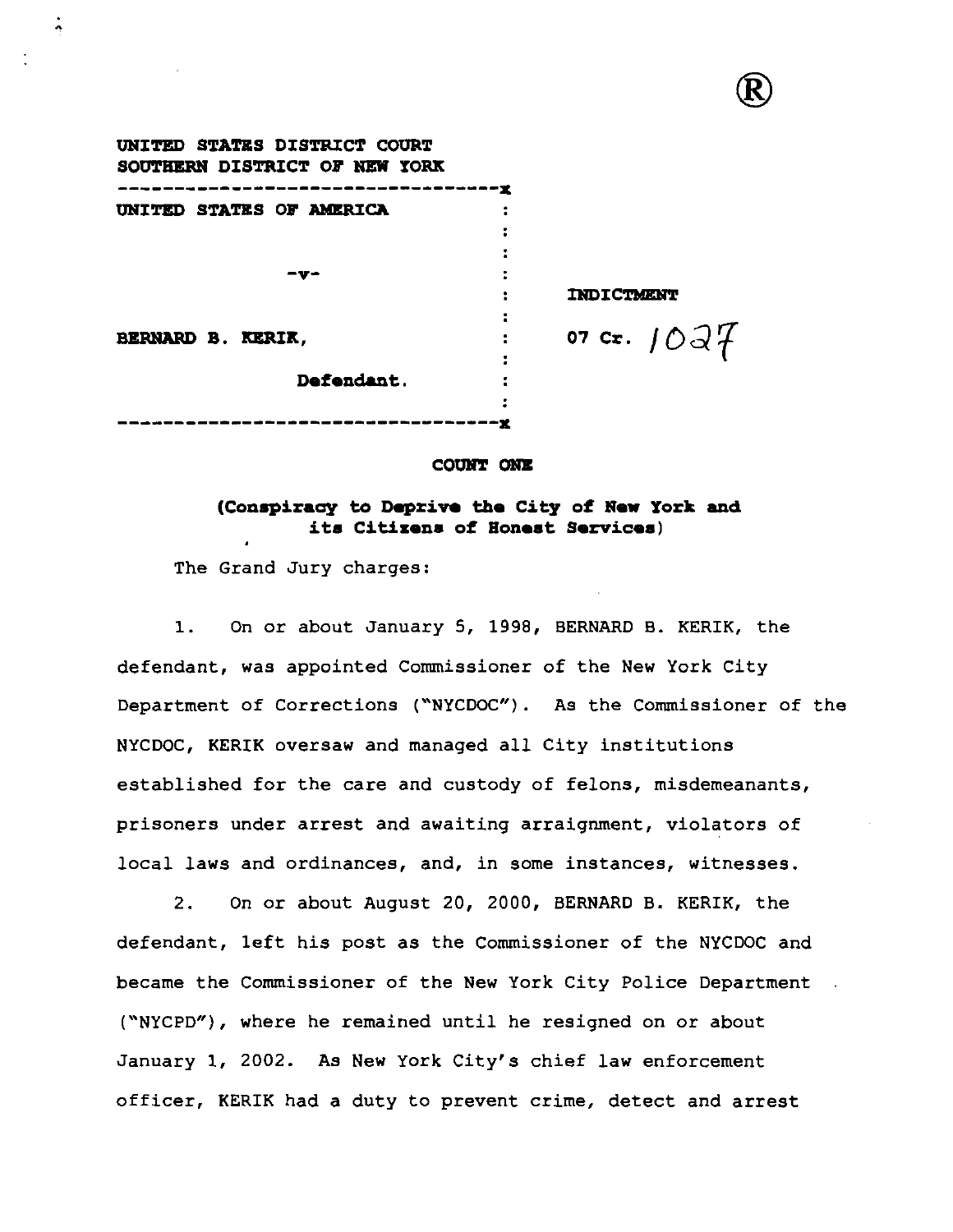offenders, and enforce and prevent the violation of all laws and ordinances in force in the City. It was a part of KERIK'S official duties, as both the Commissioner of the NYCDOC and the NYCPD, to interact with other government employees and City officials.

3. At all times relevant to this Indictment:

(a) "John Doe #1" and "John Doe #2," unindicted coconspirators, were the principals of a number of related companies engaged in the construction and waste management industries ("XYZ"). XYZ, a New Jersey based company, did private, municipal and state work in both New York and New Jersey and sought to do additional public sector projects.

(b) "John Doe #3" was an employee of XYZ.

(c) The New York City Charter provided that: "No public servant shall use or attempt to use his or her position as a public servant to obtain any financial gain, contract, license, privilege or other private or personal advantage, direct or indirect, for the public servant or any person or firm associated with the public servant."

(d) The New York City Charter further provided that: "No public servant shall accept any valuable gift, as defined by rule of the [New York City Conflicts of Interest Board ("NYCCOIB")] from any person or firm which such public servant

 $\overline{2}$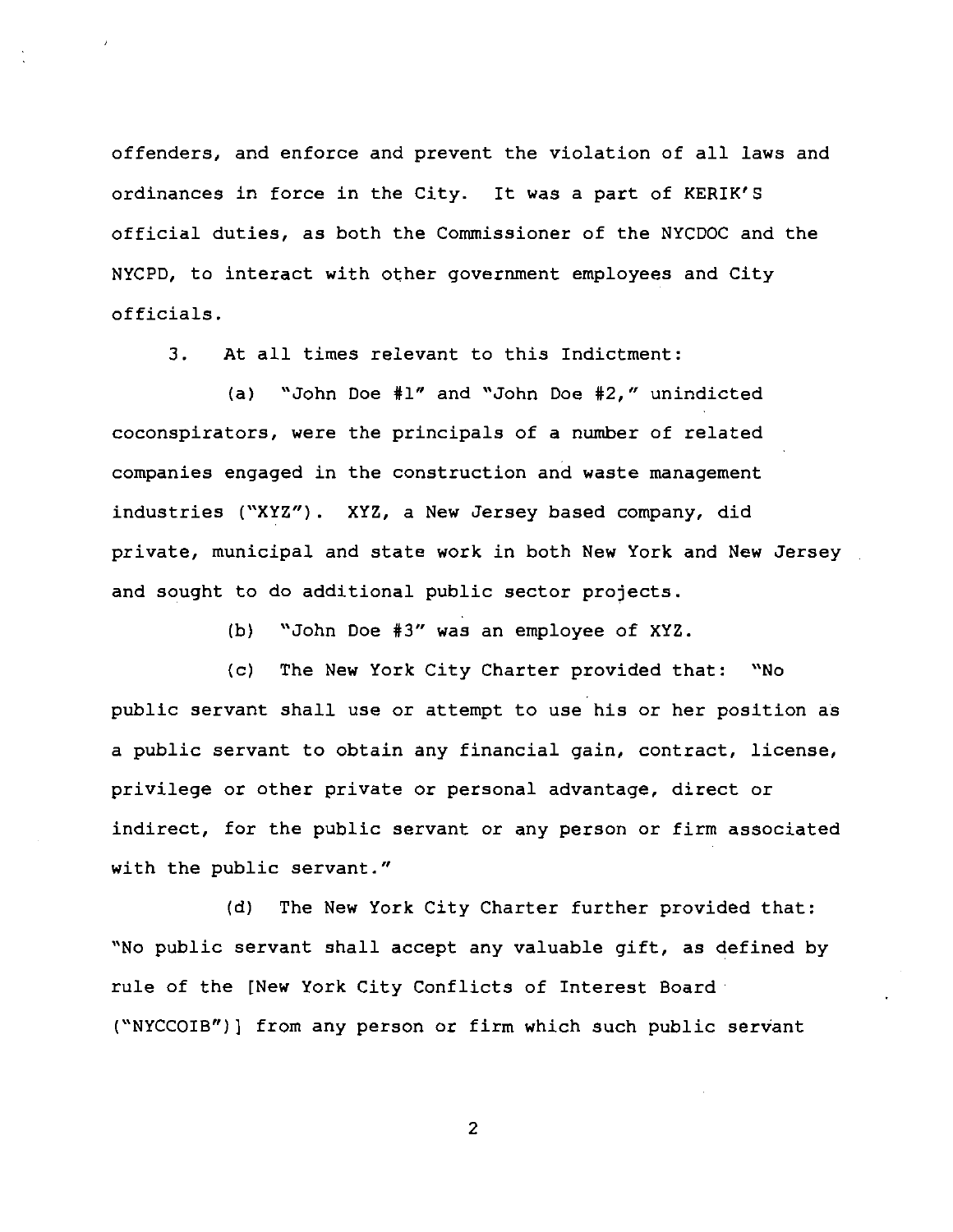knows is or intends to become engaged in business dealings with the city.. . . . **<sup>n</sup>**

(e) The Rules of the NYCCOIB prohibited, among other things, a public servant's receipt of any valuable gift which would "result in ... using his or her office for private gain. . . "

(f) The New York City Charter ("The Charter") further provided that "[alny person who violates [the aforementioned provisions of The Charter] shall be guilty of a [crime] and, upon conviction thereof shall forfeit his or her public office or employment."

(g) The Administrative Code of the City of New York ("The Code") required that certain persons, including the heads of all City agencies, file annual financial disclosure reports.

(h) The Code further required that financial disclosure report filers disclose in their reports, among other things, 'the nature and amount of any income of one thousand dollars or more from each source derived during the previous calendar year;" any "gift, its value and nature, in the aggregate amount or value of one thousand dollars or more from any single source;" and any 'outstanding loan in the amount of \$1,000 or more. "

(i) The Code further provided that "any intentional violation of the [aforementioned requirements of The Code],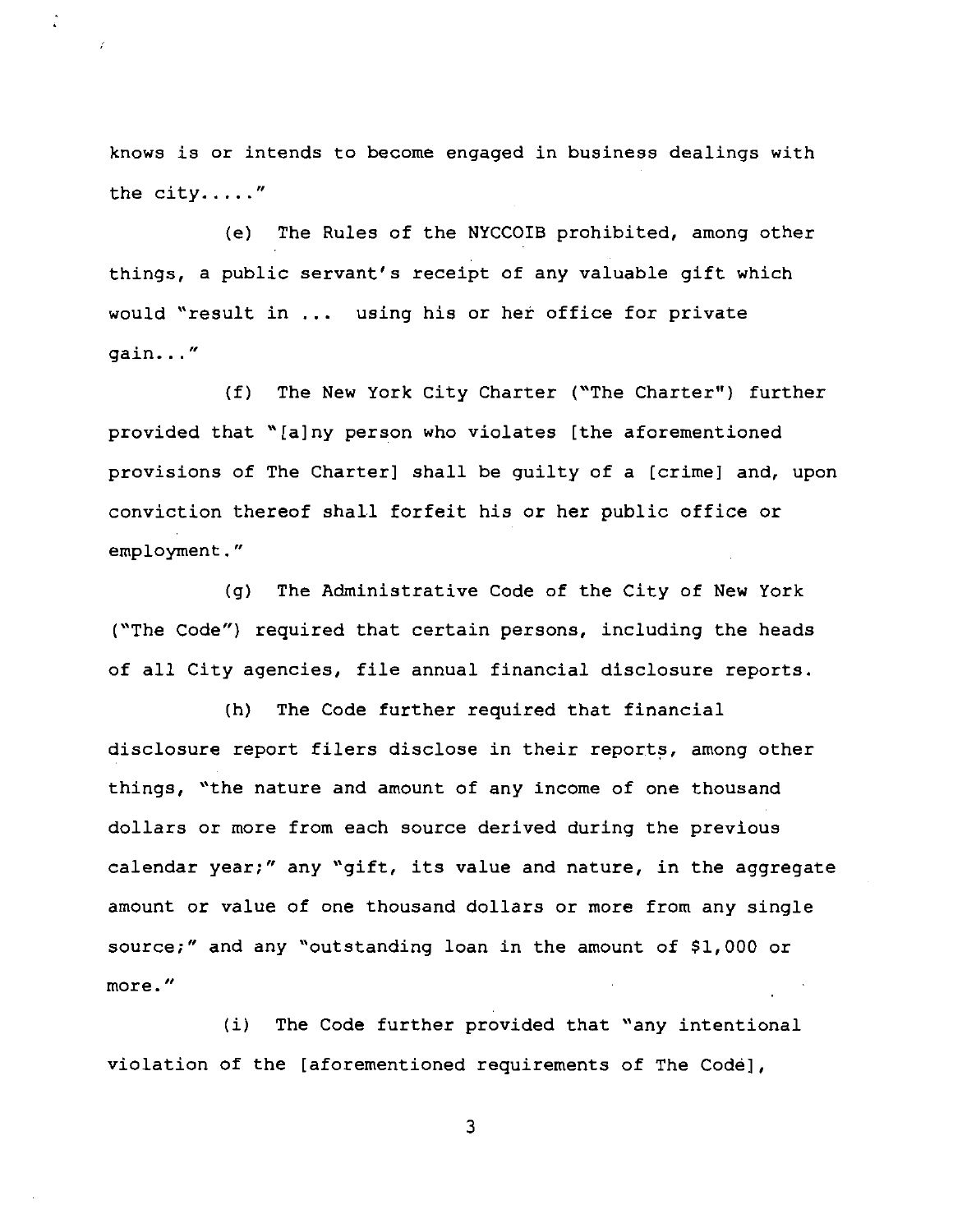including but not limited to ... failure to include ... liabilities, and misstatement of ... liabilities [on a financial disclosure report], shall constitute a [crime] and shall constitute grounds for disciplinary penalties, including removal from office."

î.

**(j)** At all times relevant to this Indictment, New York City and its citizens had an intangible right to the honest services of their public officials. As a public official for the City, the defendant BERNARD B. KERIK had a duty to: (i) perform his official duties honestly and refrain from influence peddling; (ii) refrain from receiving corrupt and illegal payments designed to affect the performance of official duties or coax favorable official action; (iii) refrain from accepting valuable gifts from those conducting business with or seeking to conduct business with the City; (iv) disclose conflicts of interest and other material information in matters that resulted in his direct or indirect personal gain; and (v) provide complete and accurate information on his financial disclosure filings.

## **Conspiracy**

4. From in or about 1998, through 2006, in the Southern District of New York and elsewhere, BERNARD B. KERIK, the defendant, John Doe **#1** and John Doe **#2,** unindicted coconspirators, together with others known and unknown, unlawfully, willfully, and knowingly did combine, conspire,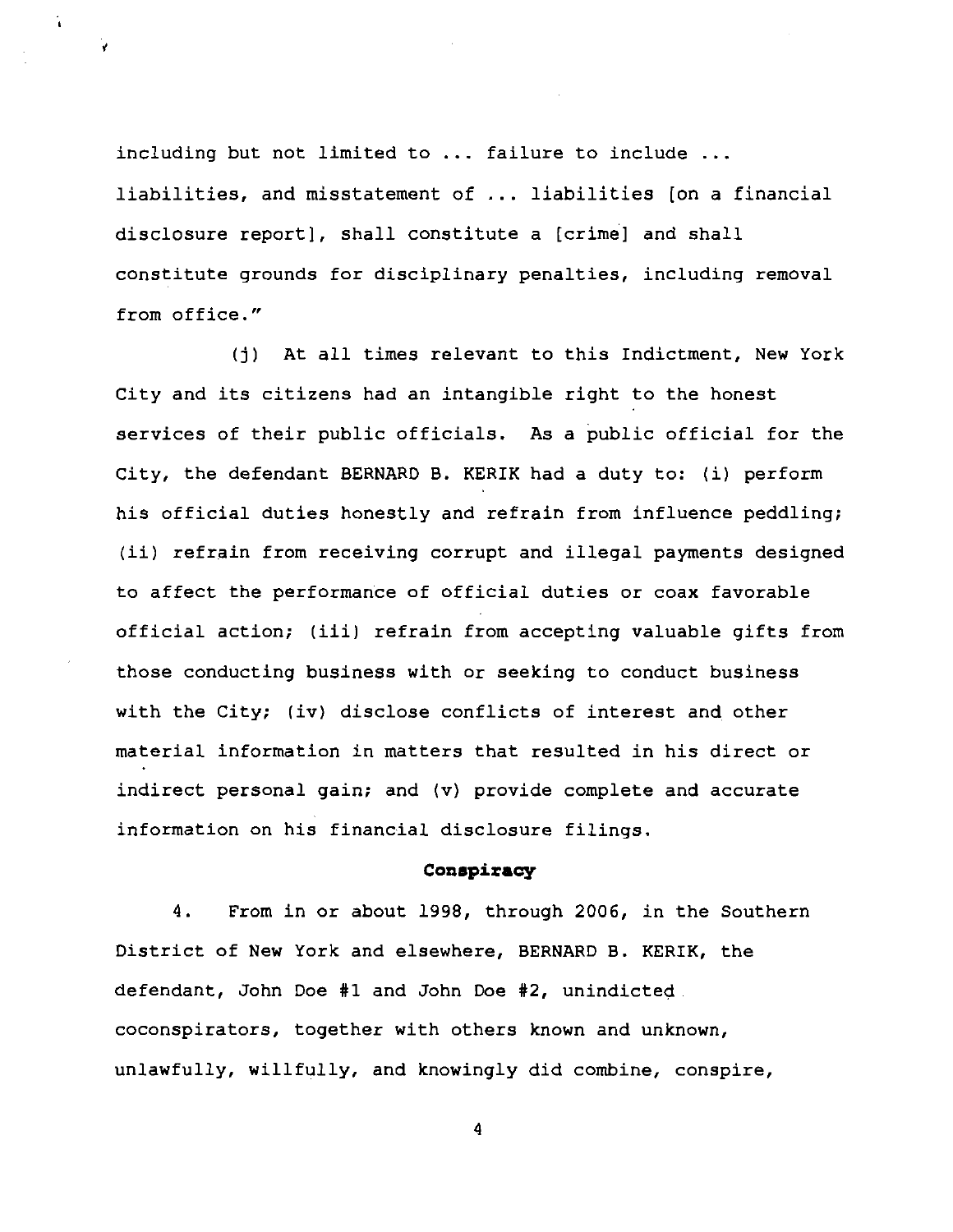confederate and agree together and with each other to commit offenses against the United States, to wit, mail fraud and wire fraud, in violation of Title 18, United States Code, Sections 1341, 1343 and 1346.

## **Objacta of tha** Conspiracy

5. It was a part and object of the conspiracy that defendant BERNARD B. KERIK, and unindicted coconspirators John Doe #1 and John Doe #2, together with others known and unknown, unlawfully, willfully and knowingly devised and intended to devise a scheme and artifice to defraud, and to deprive the City of New York and its citizens of their intangible right to the honest services of BERNARD B. KERIK, for the purpose of executing such scheme and artifice and attempting so to do would and did (1) transmit and cause to be transmitted by means of wire and radio communications in interstate and foreign commerce, writings, signs, signals, pictures, and sounds, to wit, interstate telephone calls, faxes and e-mails, in violation of Title 18, United States Code, Sections 1343 and 1346 and (2) cause matters and things to be delivered by mail and private interstate carrier according to the directions thereon, to wit, correspondence, invoices, prequalification forms and bidding documents, in violation of Title 18, United States Code, Sections 1341 and 1346.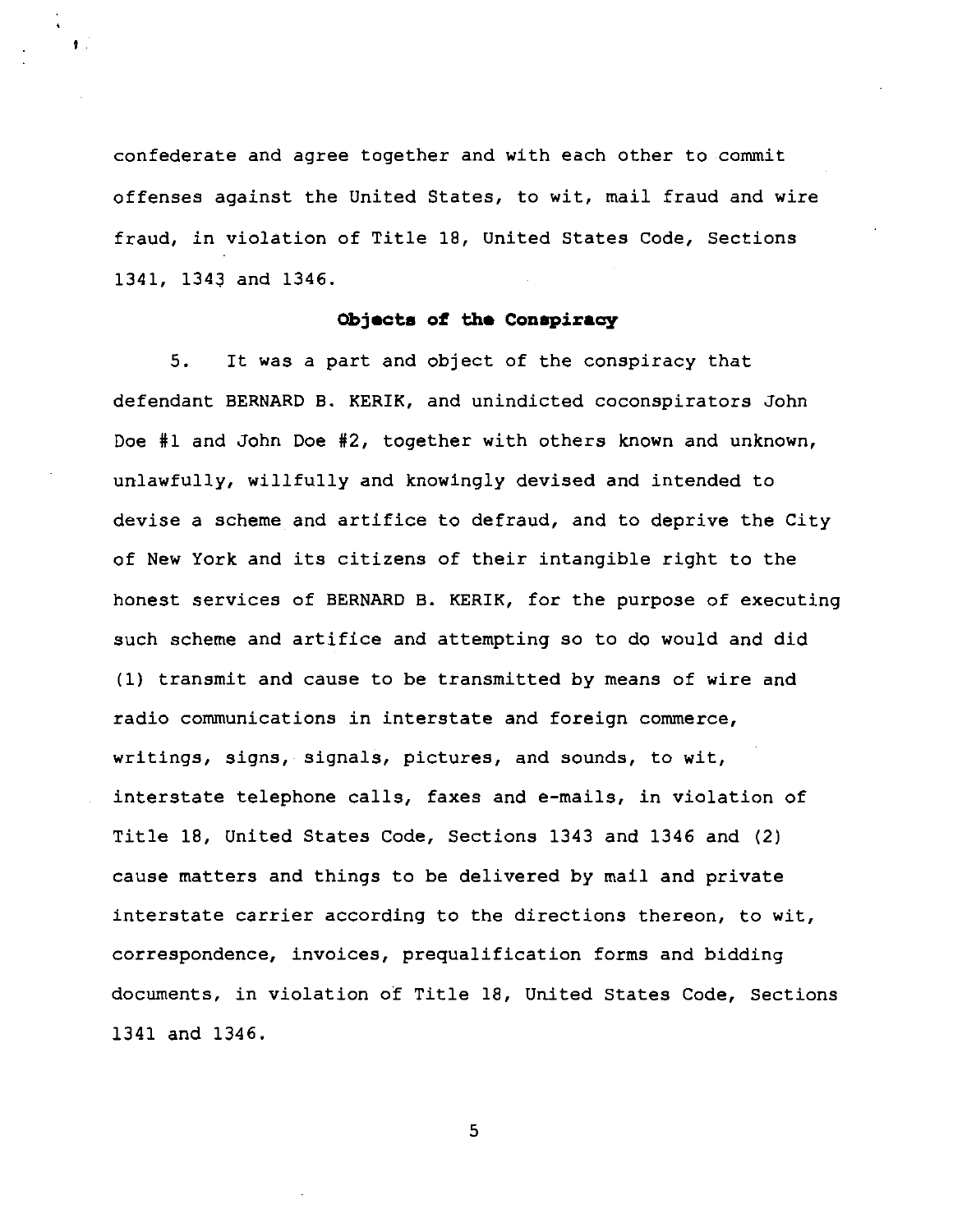6. It was a further part and object of the conspiracy that XYZ, John Doe #1, John Doe #2, and others known and unknown gave money and other things of value to BERNARD B. KERIK, and that KERIK, while concealing material information -- namely, XYZ's, John Doe #1's, and John Doe #2's payment and KERIK'S receipt of these material benefits -- would agree to assist and endeavor to assist XYZ through the use of his public office, by, among other things, contacting on XYZ's behalf regulators and other public officials who were considering whether XYZ should be licensed to do business in New York City and awarded municipal-regulated business.

 $\frac{1}{2}$ 

7. It was a further object of the conspiracy that XYZ obtain licenses, permits, clearances, and approvals to,do business with one or more New York City agency or within an industry regulated by New York City.

# **Meme and Methodm of tho Conepiracy**

8. Among the means and methods used by BERNARD B. KERIK, John Doe #1 and John Doe #2, and their co-conspirators to achieve the unlawful object of the conspiracy were the following:

# Corrupt Acceptance of Payments

9. XYZ was under investigation by several government agencies including the New York City Department of Investigation ("NYCDOI"), the New York City Business Integrity Commission ('NYCBIC"), the New York City Trade Waste Commission ("NYCTWC")

 $6\phantom{1}$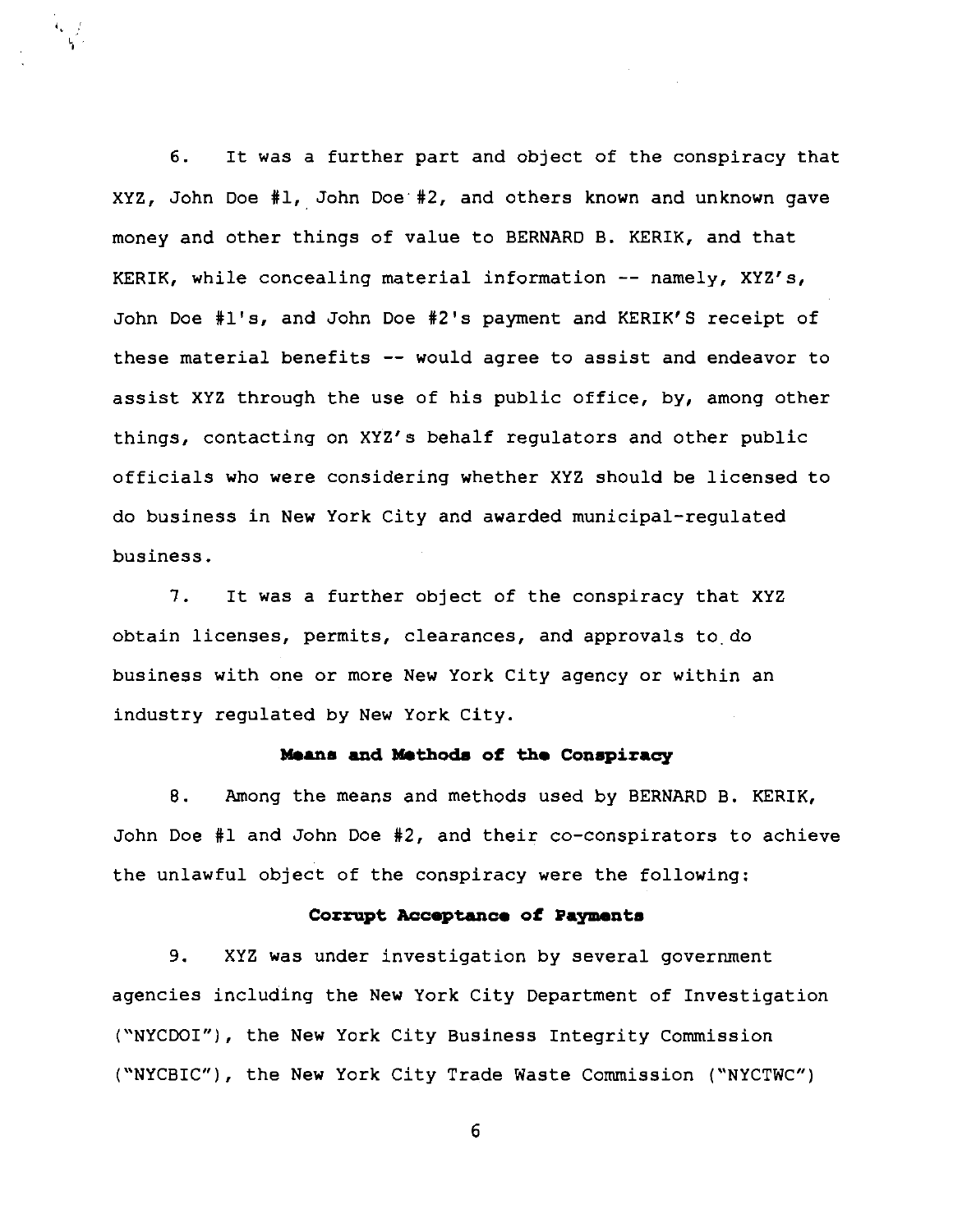and the New Jersey Division of Gaming Enforcement ("NJDOGE"). These agencies sought to determine, among other things, whether the company had ties to organized crime and whether XYZ, its principals and key employees possessed the requisite integrity to perform publicly funded or regulated contracts.

10. In or about late 1998, XYZ enlisted the influence and assistance of BERNARD B. KERIK in its efforts to convince regulators that the company had rid itself of mob ties and otherwise possessed the requisite integrity to perform publicly funded or regulated contracts.

11. In or about April and May 1999, BERNARD B. KERIK advised John Doe **#3** that he was purchasing a cooperative apartment in Riverdale, New York (the "Riverdale Apartment"), which he planned to renovate and asked for money to pay for the renovations.

12. After KERIK purchased the apartment, XYZ arranged and paid for an architect and an interior designer to redesign and renovate the apartment. The design and renovation of the apartment included demolishing old walls, and constructing new walls and floors, a new kitchen, new marble bathrooms with a jacuzzi, and a marble entrance rotunda. After the design was complete, XYZ hired and paid a general contractor to renovate BERNARD B. KERIK'S Riverdale Apartment. XYZ paid a total of more

 $\overline{\phantom{a}}$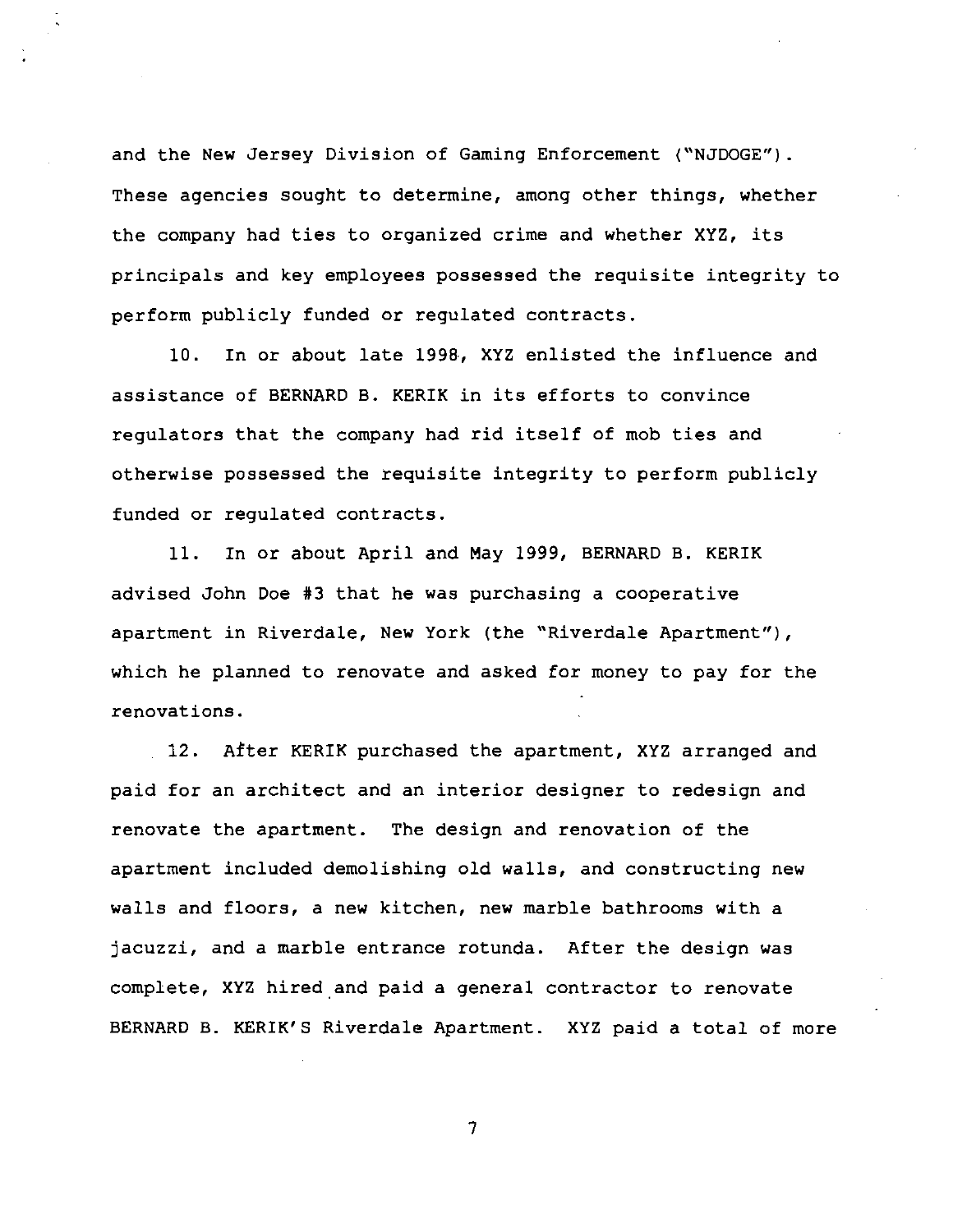than **\$255,000** to contractors and subcontractors who renovated KERIK'S Riverdale Apartment.

**13.** On or about November 17, **1999,** February **25,** April 13, April **24,** May 8, June **21,** October **20,** and December **5, 2000,** XYZ made payments to the general contractor who renovated the Riverdale Apartment as payment for the substantial renovations completed on the apartment.

**14.** During the period that BERNARD B. KERIK requested and received these benefits from XYZ, he assisted the company by contacting regulators and other public officials on XYZ's behalf so that XYZ would be permitted to do municipal-regulated business.

**15.** In or about late **1998** through early **1999,** BERNARD B. KERIK, at a meeting in his NYDOC office, introduced John Doe **#3**  to "John Doe **#4,"** a private security consultant, as someone who XYZ should hire to provide security and other services.

**16.** In or about mid to late July **1999,** BERNARD B. KERIK attended a prearranged meeting at a Manhattan restaurant between an official of the NYCTWC, a New York City agency charged with investigating XYZ, and an official of the NYCDOI, to discuss the XYZ investigation. During the meeting, KERIK questioned the first official's concern that XYZ had mob ties, vouched for John Doe **#3** and John Doe **#4,** and offered to provide John Doe #3's assistance in the NYCTWC's investigation.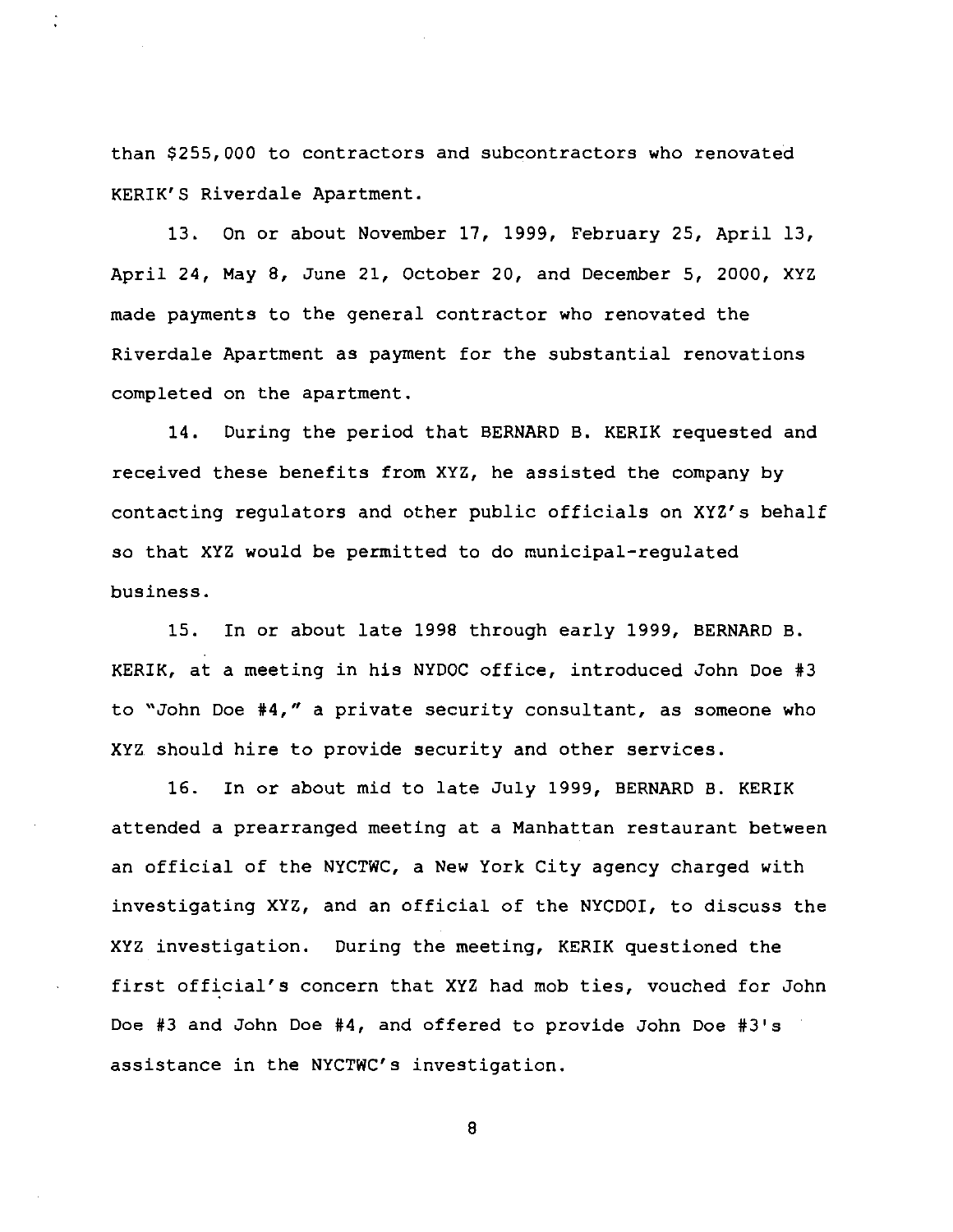17. Shortly after attending this meeting, BERNARD B. KERIK sent John Doe **#3** an email explaining that 'I put my reputation and integrity on the line defending whatever [John Doe #3] asked **without auestion."** (Emphasis in original). Later, in that same email, KERIK complained that he felt like he was on 'welfare" as compared to the life-style John Doe #3 lived. He explained that: 'I'm walking on eggshells until this apartment is done. A bullshit \$170,000., [sic] I had to beg, borrow and [expletive] for the down payment and I'm still [expletive] over the \$5,000. [sic] I need for closing if it happens. Then the renovations."

18. In or about August or September of 1999, BERNARD B. KERIK facilitated a meeting between John Doe #3 and NYCTWC Investigators in his NYCDOC Office to discuss the investigation of XYZ.

19. In or about 1999, BERNARD B. KERIK telephoned the Assistant Commissioner for the NYCDOI who was working in conjunction with the NYCTWC on the XYZ Investigation, and attempted to vouch for John Doe #l, John Doe #2, and XYZ.

# Concealment of the Corrupt Agreement

20. Because (1) XYZ was being investigated by a number of regulatory agencies who were seeking to determine whether the .company had the requisite integrity to perform public contracts, and (2) defendant BERNARD B. KERIK was a high level public official at the time the corrupt payments were made, it was a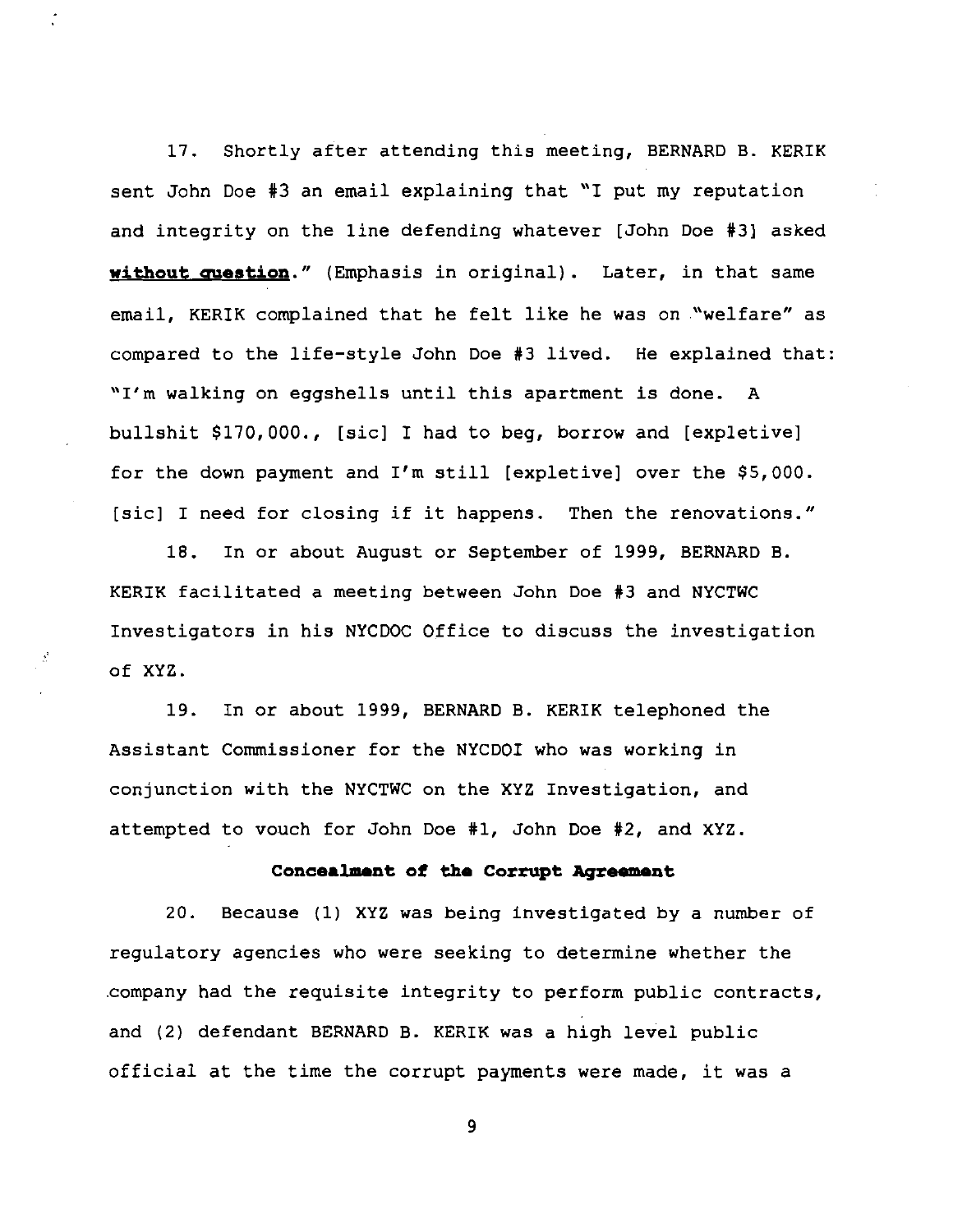necessary part of the agreement to conceal the illegal payments from City officials and regulators while XYZ was seeking a determination that the company and its principals possessed the requisite integrity to engage in municipal work. Those efforts continued until at least through in or about 2005. KERIK and unindicted coconspirators John Doe #1 and John Doe #2 took the following steps, among others, to conceal the corrupt agreement:

> (a) John Doe #l and John Doe #2 concealed the payments made by XYZ to contractors working on KERIK'S apartment in the books and records of XYZ by, among other things, allocating the costs of the renovations to other XYZ jobs and overhead accounts and by "bartering," i.e., exchanging services XYZ provided to contractors for services the contractors provided in connection with the renovation of the Riverdale Apartment;

(b) KERIK deliberately omitted the payments made by XYZ on his behalf from financial disclosure forms he submitted to the NYCDOI and the NYCCOIB;

(c) KERIK concealed the payments by failing to report them as income on tax returns filed with the federal government;

**(d)** John Doe #l and John Doe #2 concealed the payments by deducting them as business expenses on the XYZ tax return filed with the federal government;

(e) John Doe #1 and John Doe #2 made false statements on prequalification and background forms submitted to New York City agencies relating to the payments made by XYZ on KERIK' S behalf;

**(f)** KERIK, John Doe #1, and John Doe #2 made false statements about, and otherwise failed to disclose, the corrupt payments to federal,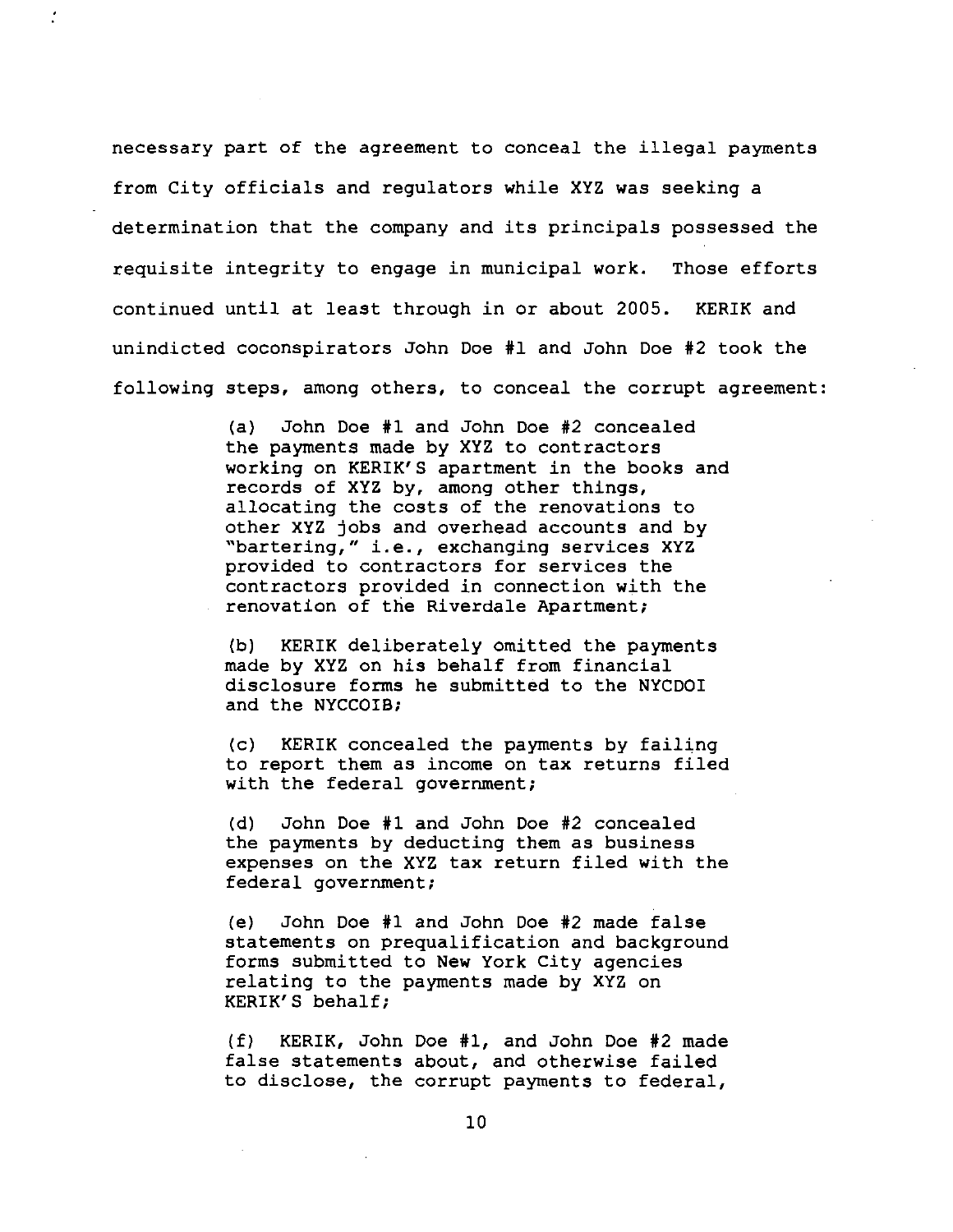state and local government agencies and officials, a state grand jury, the media and the public;

(g) KERIK attempted to cause and caused witnesses to make false statements to the NYCDOI and other local law enforcement officials investigating his receipt of corrupt payments, and otherwise attempted to obstruct a state grand jury investigation into his receipt of said payments.

(Title **18,** United States Code, Section **1349)**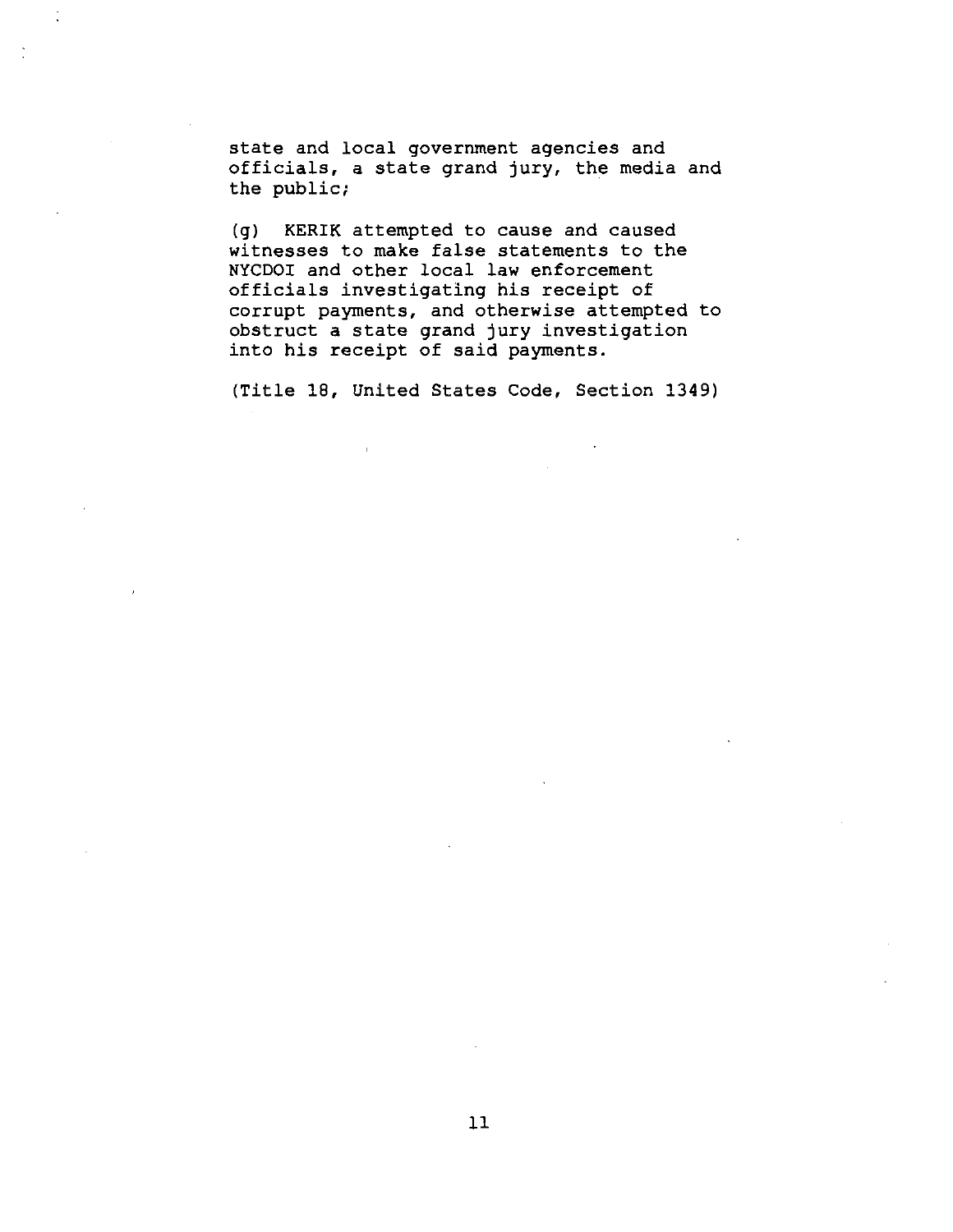#### COUNT TWO

# **(Mail Fraud** - **Theft of Bonest Services)**

The Grand Jury further charges:

21. The allegations contained in paragraphs one through twenty of this Indictment are repeated and realleged as though fully set forth herein.

22. From in or about late 1998 through and including 2006, in the Southern District of New York and elsewhere, BERNARD B. KERIK, the defendant, unlawfully, willfully and knowingly, having devised and intending to devise a scheme and artifice to defraud, and to deprive the City of New York and its citizens of their intangible right to the honest services of BERNARD B. KERIK, and, for the purpose of executing such scheme and artifice and attempting so to do, caused matters and things to be delivered by mail according to the directions thereon, to wit, correspondence, invoices, prequalification and background forms, and bidding documents.

(Title 18, United States Code, Sections 1341, 1346 and 2)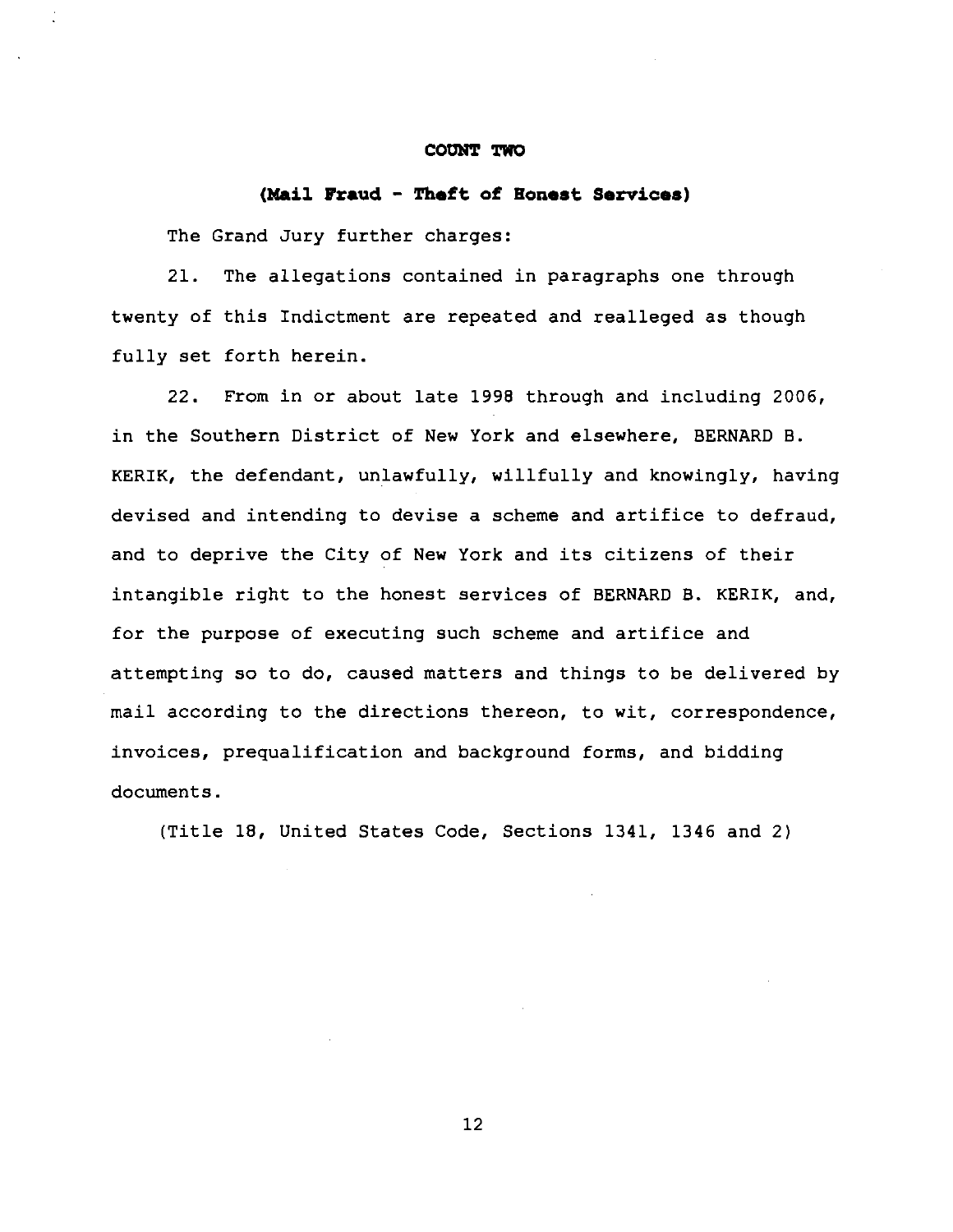#### **COUNT TEREE**

# **(Wire Fraud** - **Theft of Eoneat Services)**

The Grand Jury further charges:

**23.** The allegations contained in paragraphs one through twenty of this Indictment are repeated and realleged as though fully set forth herein.

**24.** From in or about late **1998** through and including **2006,**  in the Southern District of New York and elsewhere, BERNARD B. KERIK, the defendant, unlawfully, willfully and knowingly, having devised and intending to devise a scheme and artifice to defraud, and to deprive the City of New York and its citizens of their intangible right to the honest services of BERNARD B. KERIK, and, for the purpose of executing such scheme and artifice and attempting so to do, transmitted and caused to be transmitted by means of wire and radio communications in interstate and foreign commerce signs, signals, pictures and sounds, to wit, correspondence, invoices, prequalification forms, and bidding documents, sent by fax and e-mail.

(Title **18,** United States Code, Sections **1343, 1346** and **2)**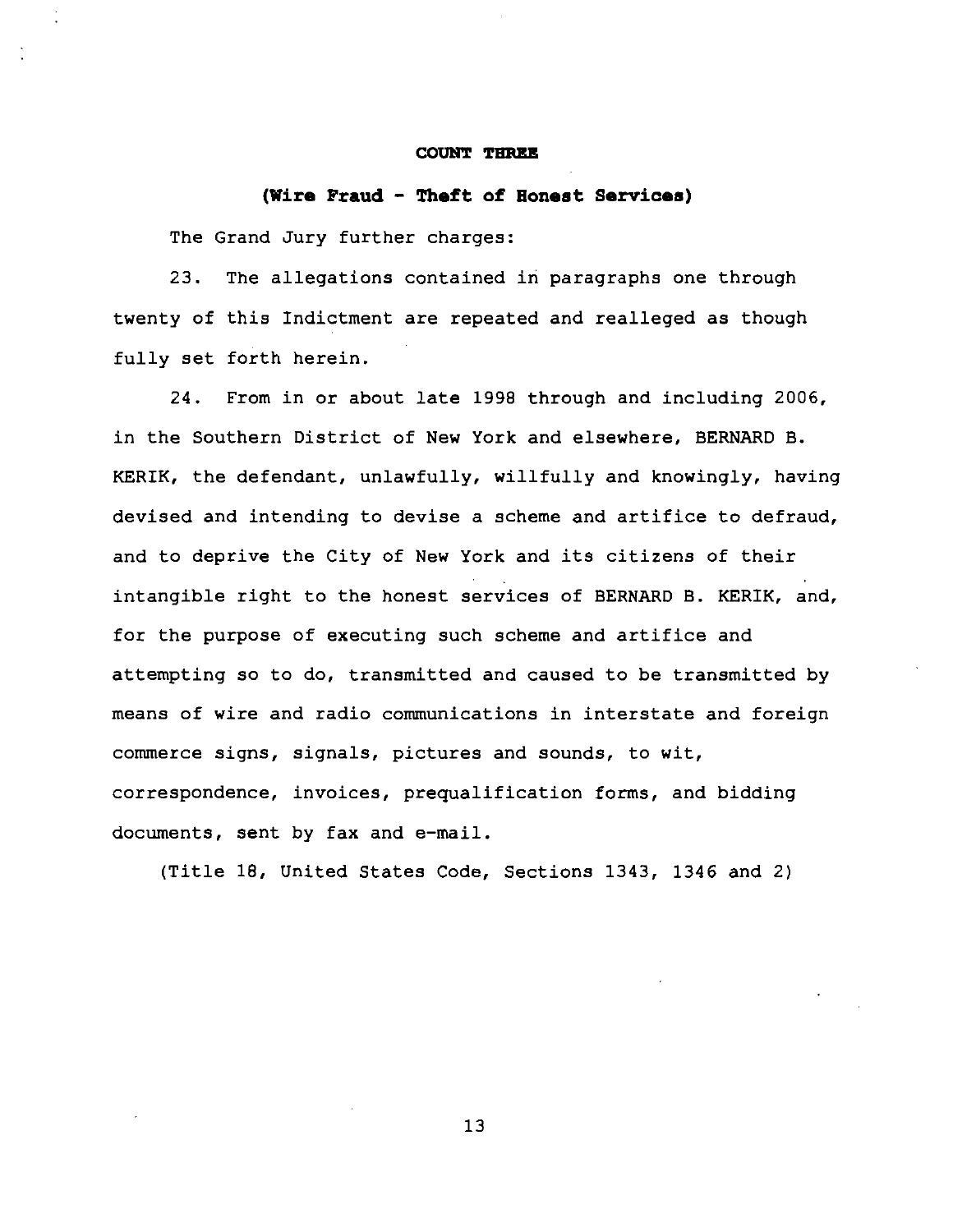#### **COUNT FOUR**

**(Obstructing or Impeding the Administration of tho IRS)**  The Grand Jury further charges:

25. The allegations in paragraphs one through twenty of this Indictment are repeated and realleged as though fully set forth herein.

26. In or about January **2002,** BERNARD B. KERIK, the defendant, caused the formation of Gryphon Strategic Group, LLC, a Delaware limited liability company ('Gryphon"). KERIK used Gryphon to receive income KERIK earned for speaking engagements, book royalties, and other miscellaneous sources. Gryphon maintained bank accounts controlled by KERIK. KERIK was required to report accurately Gryphon's income and expenses on an Internal Revenue Service ("IRS") Form Schedule C ("Profit or Loss from Business") attached to his U.S. Individual Income Tax Return IRS Form **1040.** 

# **Statutory Allegations**

**27.** Beginning in or about 1999, and continuing thereafter up to and including the date of filing this Indictment, in the Southern District of New York and elsewhere, the defendant, BERNARD B. KERIK, did corruptly obstruct and impede, and endeavor to obstruct and impede, the due administration of the.Interna1 Revenue Laws.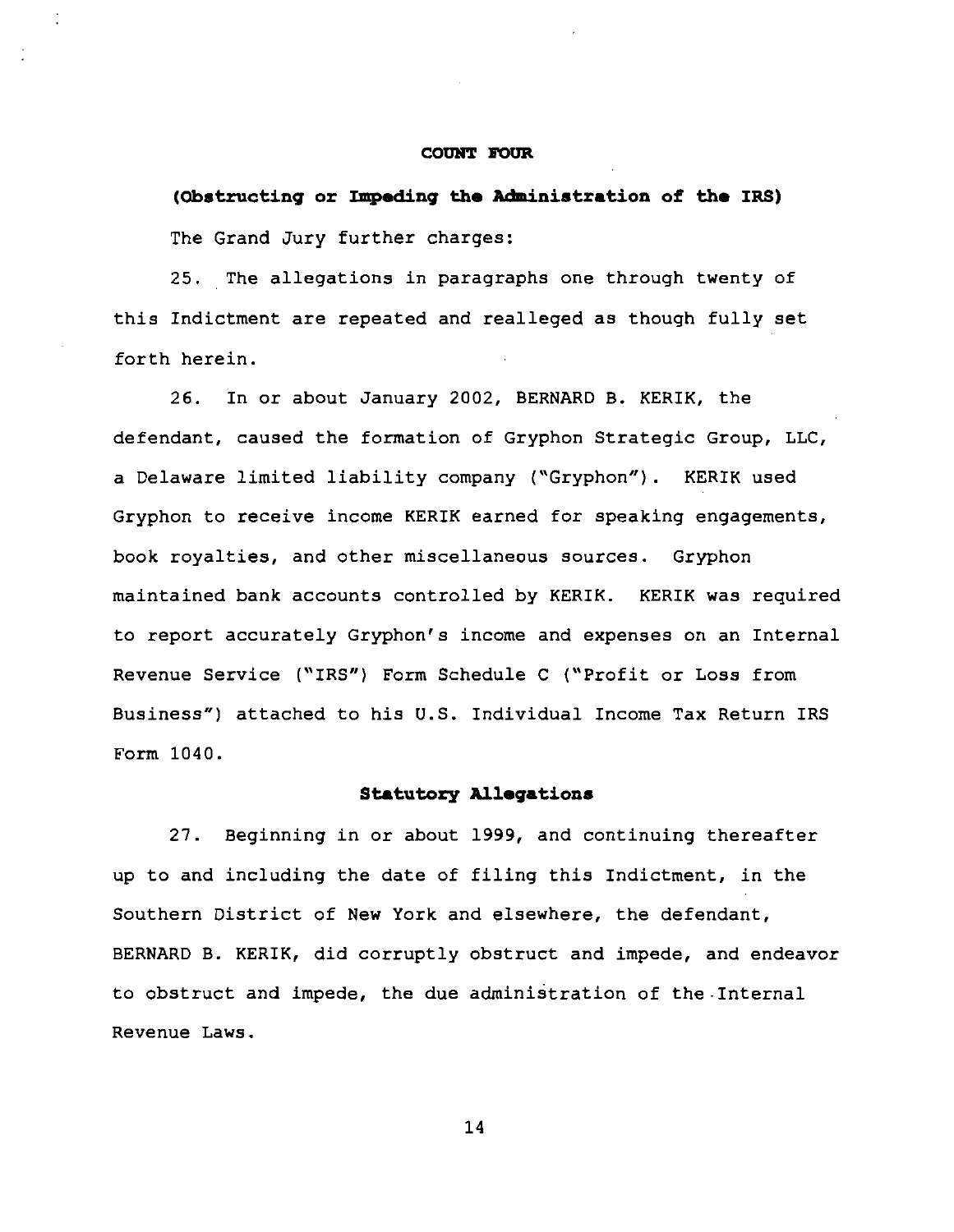## **Means** and **Methods**

28. Among the means and methods by which BERNARD B. KERIK, the defendant, corruptly obstructed and impeded, and attempted to obstruct and impede, the due administration of the Internal Revenue laws, were the following: over a six year period, from 1999 through 2004, KERIK (1) failed to report in excess of \$500,000 in income received from the sources described below; (2) provided false information to his accountants; (3) failed to disclose to his accountants and return preparers substantial income he had received personally and through Gryphon; (4) subscribed to and caused to be filed false U.S. Individual Income Tax Returns, IRS Forms 1040; (5) failed to provide information to the IRS about a household employee; and (6) structured his financial transactions to avoid generating documentation which would have alerted the IRS to the falsity of his tax returns.

29. Among the items of income BERNARD B. KERIK failed to report are the following:

> (a) BERNARD B. KERIK failed to report as income approximately \$255,000 in illegal payments made for his benefit in 1999 and 2000 when John Doe #1, John Doe #2, and XYZ paid for the renovations of his personally owned cooperative apartment as described in Counts One through Three.

(b) In or about October 2001, while BERNARD B. KERIK was the Police Commissioner of the City of New York, he approached a New York City real estate developer whom he anticipated doing business with in the future ("John Doe **#5")** and requested his assistance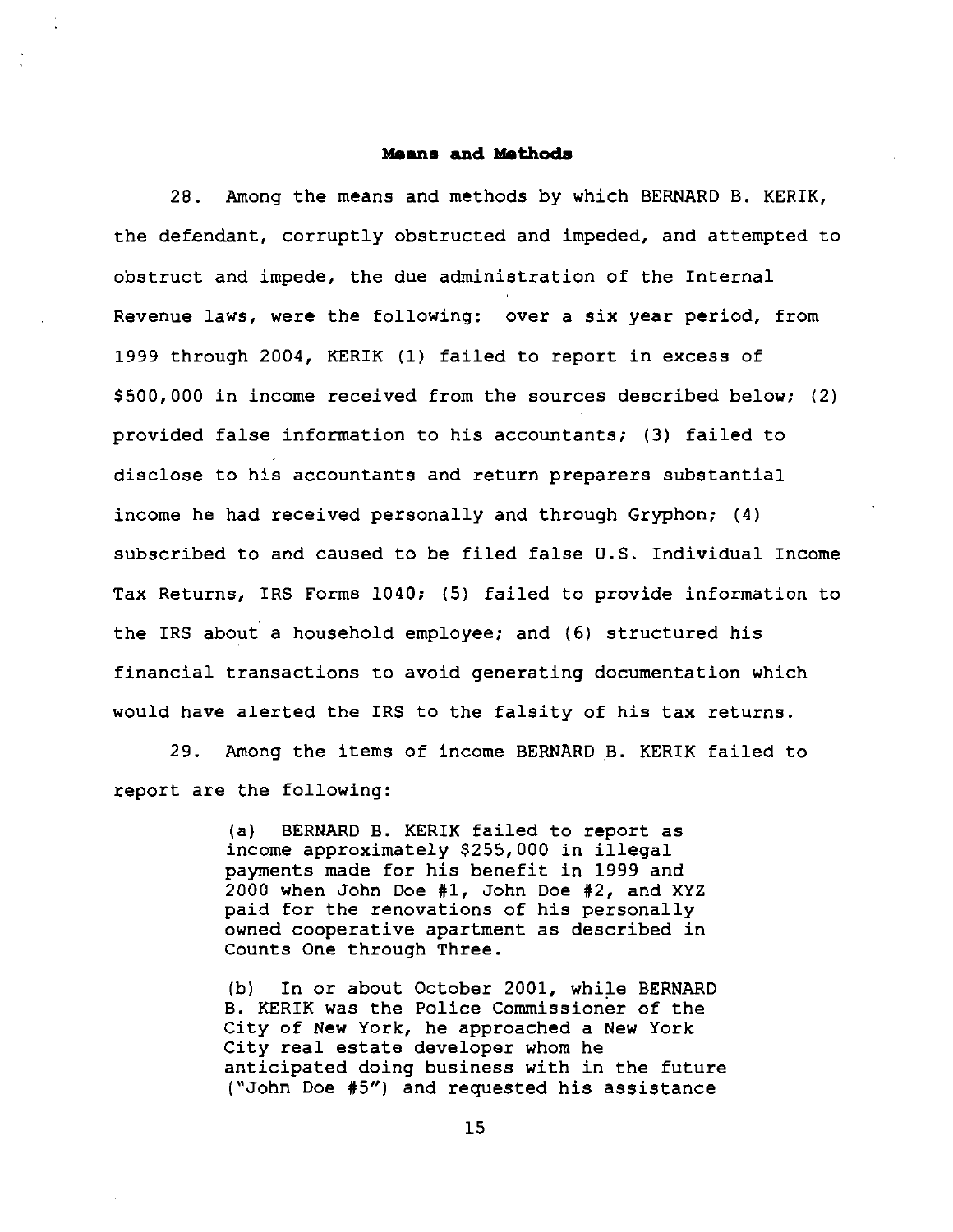in locating an apartment situated on the upper east side of Manhattan. In anticipation of their future business relationship, John Doe **#S** located a luxury apartment 'for KERIK and made monthly rental payments on KERI'K'S behalf from December 2001 through December 2003. The monthly payments in the amount of \$9,650 totaled \$236,269.36 over the approximately 2 year period. Despite his receipt of this substantial income, KERIK failed to disclose such income to his tax return preparers and failed to report such income on his 2001, 2002, and 2003 U.S. Individual Income Tax Returns.

(c) In or about February 2002, BERNARD B. KERIK, through Gryphon, entered into an agreement with a computer software company to provide consulting services in exchange for a monthly consulting fee of \$10,000 and a percentage of the company. In or about April 2002, the company paid KERIK approximately \$20,000. Kerik failed to disclose the contract and income he received from the company to his return preparer and failed to report such income on his 2002 U.S. Individual Income Tax Return.

(d) In or about January 2002, BERNARD B. KERIK signed a contract with a book publisher to write a forward for a book. The publisher paid KERIK a total of approximately \$75,953 in fees and royalties over a three year period from 2002 to 2004 in exchange for these services. Kerik never told his return preparers about the fees and royalties he earned from the book and failed to report such income on his 2002, 2003 and 2004 U.S. Individual Income Tax Returns.

30. Among the false deductions BERNARD B. KERIK claimed on

his U.S. Individual Income Tax Returns are the following:

(a) In early 2003, BERNARD B. KERIK falsely advised his accountant that he made \$80,000 in charitable contributions. Based on this false information, KERIK'S accountant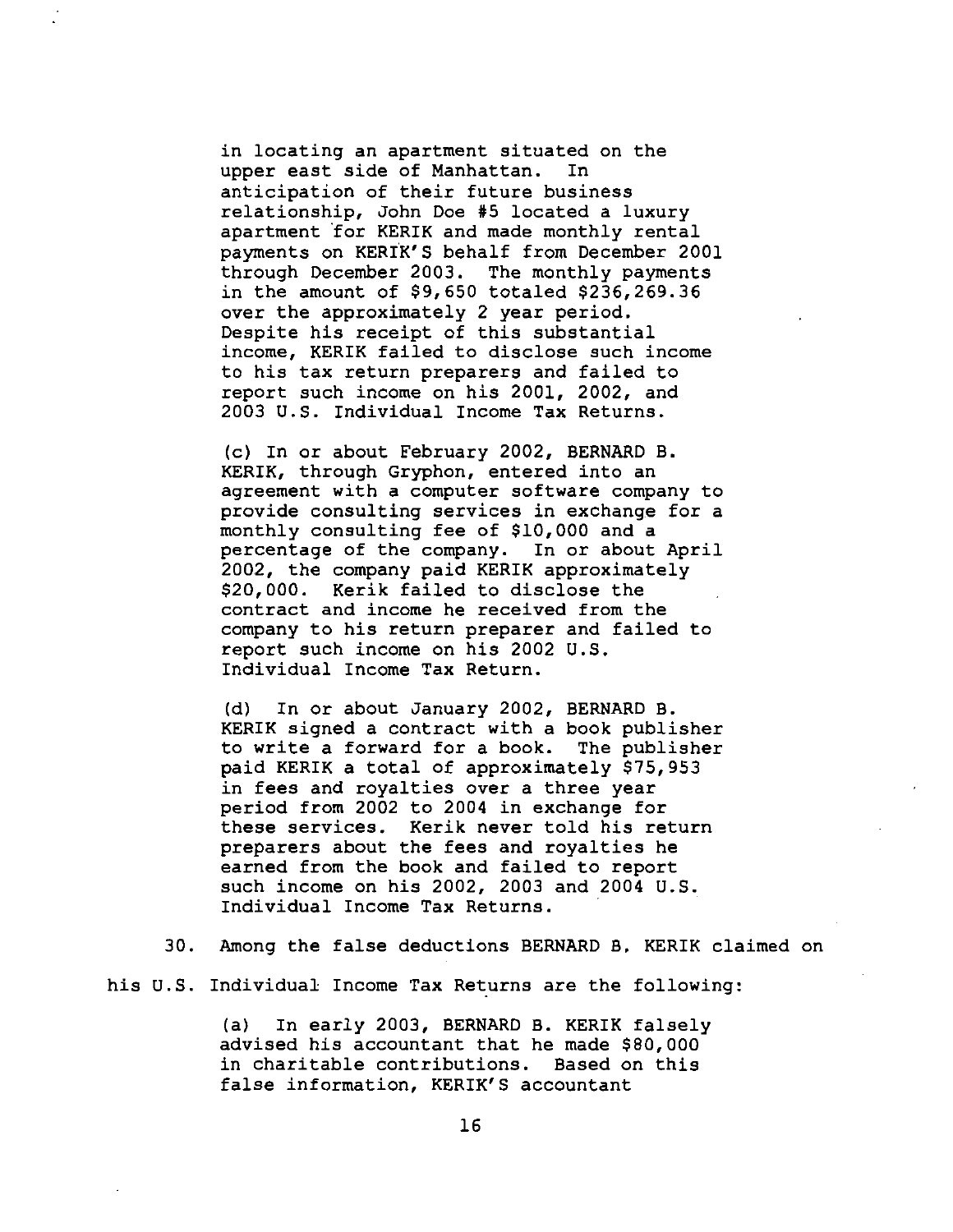prepared a false U.S. Individual Income Tax Return deducting those contributions, which KERIK signed and caused to be filed with the IRS.

(b) In or about early 2004, BERNARD B. KERIK signed and caused to be filed a 2003 New Jersey Resident Income Tax Return which falsely claimed that he resided in New Jersey during the 2003 tax year when he actually lived on the upper east side of Manhattan in an apartment paid for by John Doe #5. At or about the same time, KERIK caused to be filed a U.S. Individual Income Tax Return for the tax year 2003 which deducted as a business expense a home office that he claimed to have maintained in the state of New Jersey when in fact he did not even live in the state during the 2003 tax year.

31. During the 2002 and 2003 tax years, BERNARD B. KERIK employed a regular domestic employee, who served as a nanny for his children. As such an employer, BERNARD B. KERIK was required to report to the IRS the wages he paid to his employee, and was also required to remit to the IRS certain amounts for, among other things, Social Security and Medicare taxes. BERNARD B. KERIK failed to report and to remit to the IRS any FICA and Social Security and Medicare taxes due and owing for the said employee.

(Title 26, United States Code, Section 7212(a))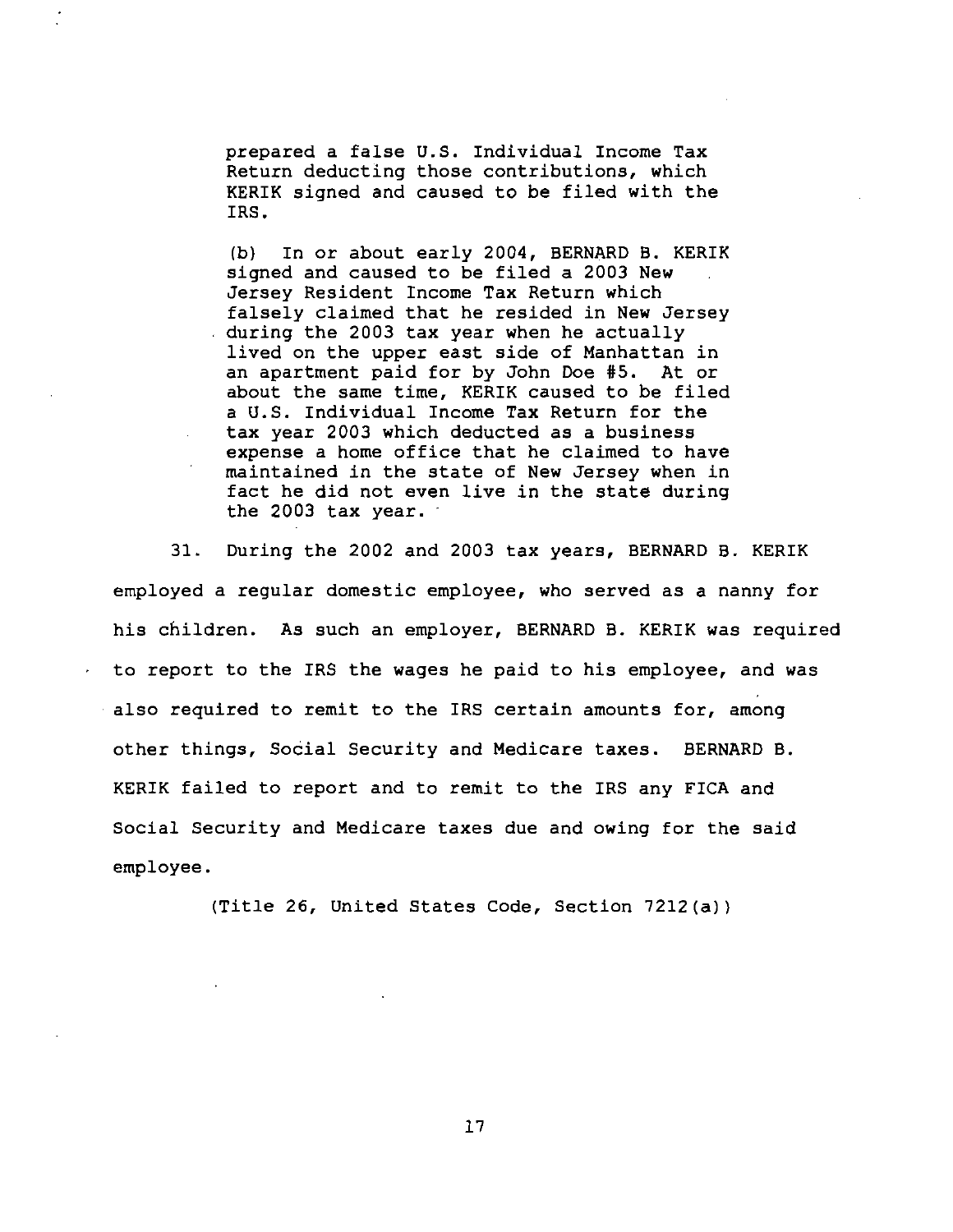#### **COUNT FIVE**

# **(Aiding 6nd Assisting in tha Prapuation of a Fal6a and Fraudulent Tax Return)**

The Grand Jury further charges:

32. The allegations contained in paragraphs one through twenty and twenty-six through twenty-nine of this Indictment are hereby repeated and realleged as though fully set forth herein.

33. On or about April 15, 2001, in the Southern District of New York and elsewhere, BERNARD B. KERIK, the defendant, unlawfully, wilfully and knowingly did aid and assist in, and procure, counsel, and advise the preparation and presentation under, the internal revenue laws, a U.S. Individual Income Tax Return, Form 1040, for himself and his wife for the tax year 2000, which return, as KERIK then and there well knew, was fraudulent and false as to a material matter in that KERIK failed to report as income the illegal benefits he received from XYZ.

(Title 26, United States Code, Section 7206(2) )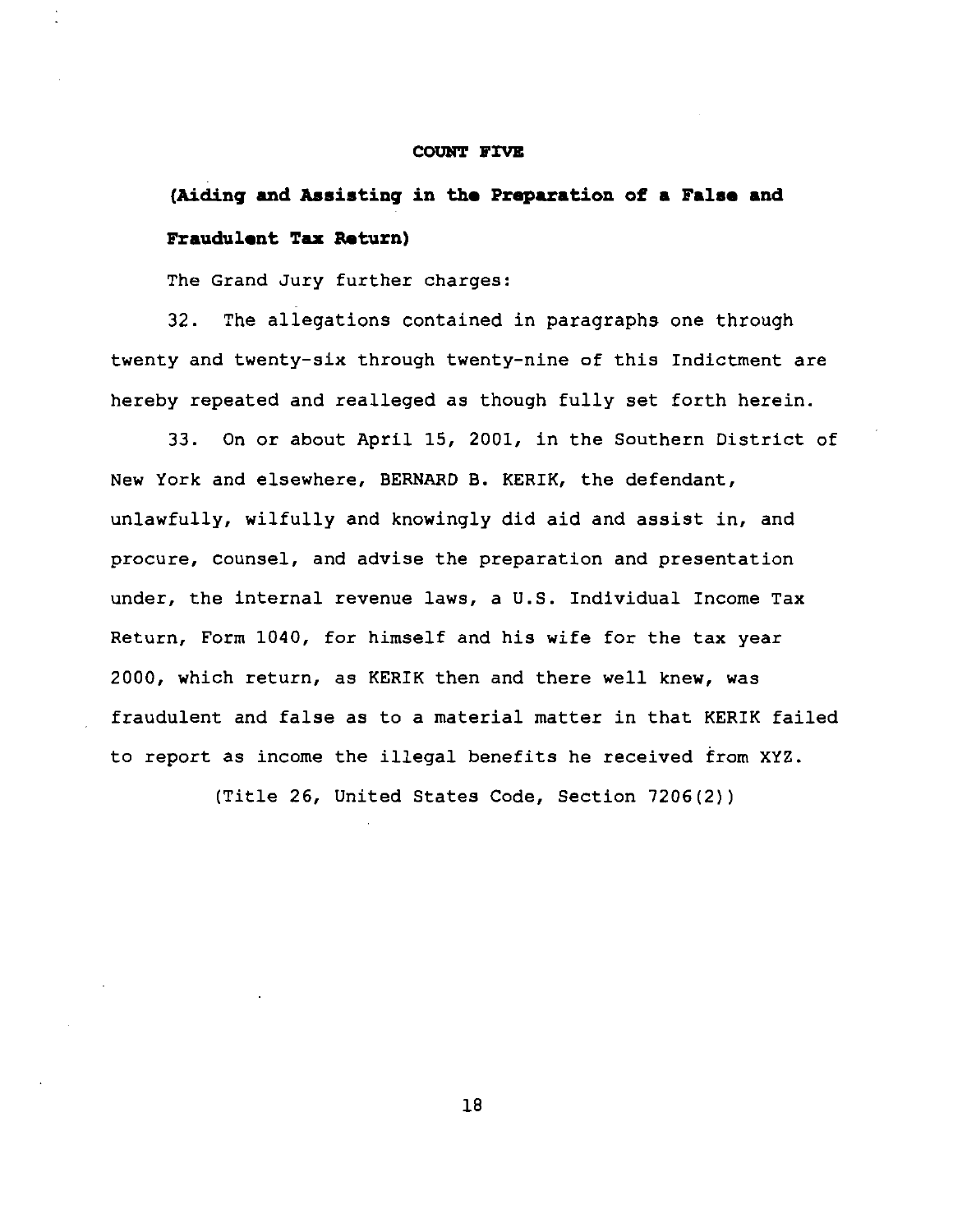## **COUNTS SIX Am SEVEN**

## (Subscribing **to Falaa Tax Returna)**

The Grand Jury further charges:

34. The allegations contained in paragraphs one through twenty and twenty-six through thirty-one of this Indictment are hereby repeated and realleged as though fully set forth herein.

35. On or about the dates set forth below, in the Southern District of New York and elsewhere, BERNARD B. KERIK, the defendant, unlawfully, wilfully and knowingly did make and subscribe **U.S.** Individual Income Tax Returns, Forms 1040, for himself and his wife for the tax years set forth below, which returns contained and were verified by the written declaration of BERNARD B. KERIK that they were made under penalties of perjury, and which returns KERIK did not believe to be true and correct as to every material matter:

| 6 | 2002 | 4/15/03 | Failure to declare<br>income from: John<br>Doe #5, a computer<br>software company,<br>and a book<br>publisher<br>False charitable<br>deduction<br>Failure to report<br>wages paid to a<br>regular domestic<br>employee |
|---|------|---------|------------------------------------------------------------------------------------------------------------------------------------------------------------------------------------------------------------------------|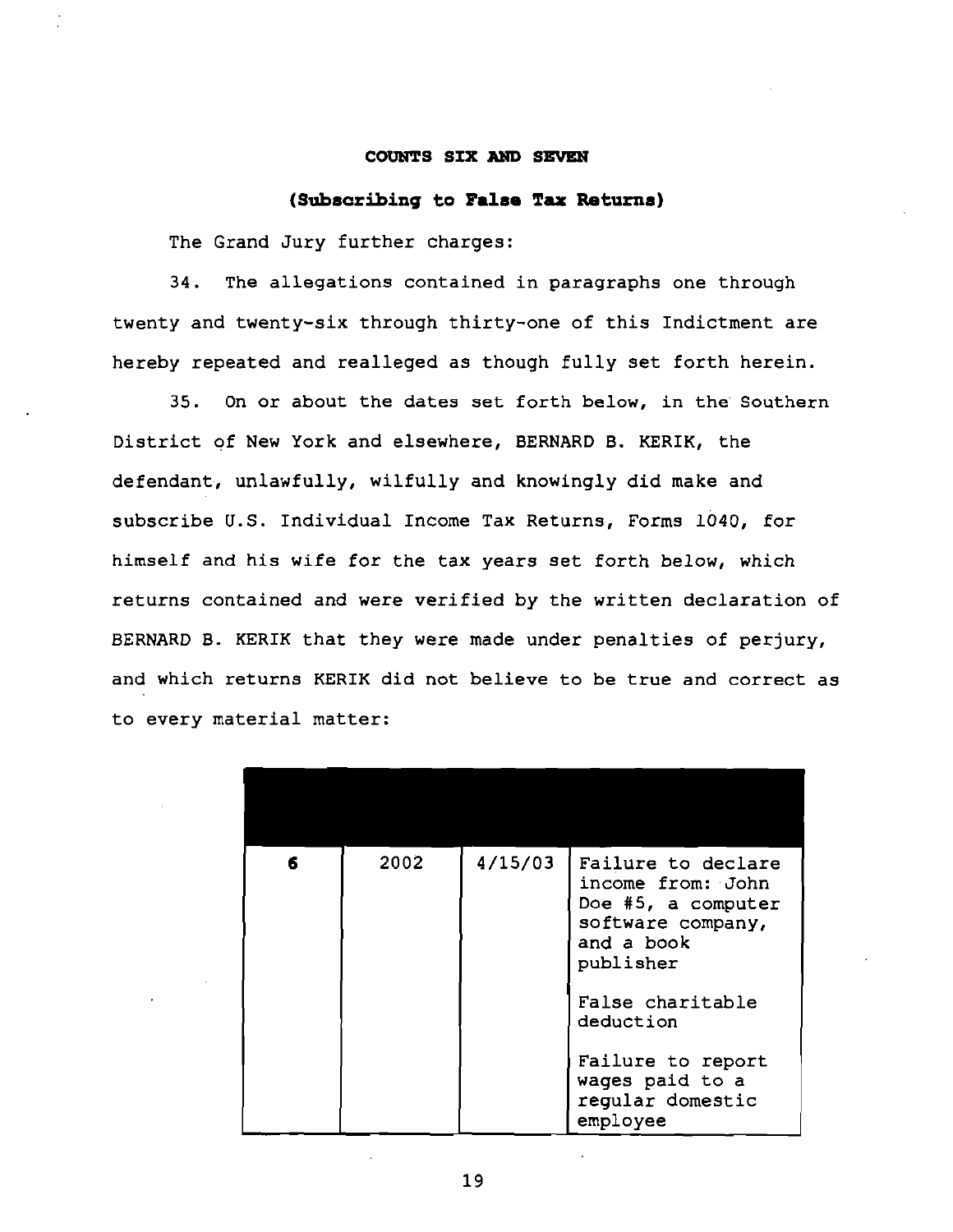| 2003 | 4/15/04 | False deduction of<br>home office expense                            |
|------|---------|----------------------------------------------------------------------|
|      |         | Failure to report<br>wages paid to a<br>regular domestic<br>employee |

 $\sim$ 

**(Title 26, United States Code, Section 7206(1))** 

 $\sim 10^7$ 

 $\sim$   $\sim$ 

 $\ddot{\phantom{0}}$ 

÷.

20

 $\mathcal{A}$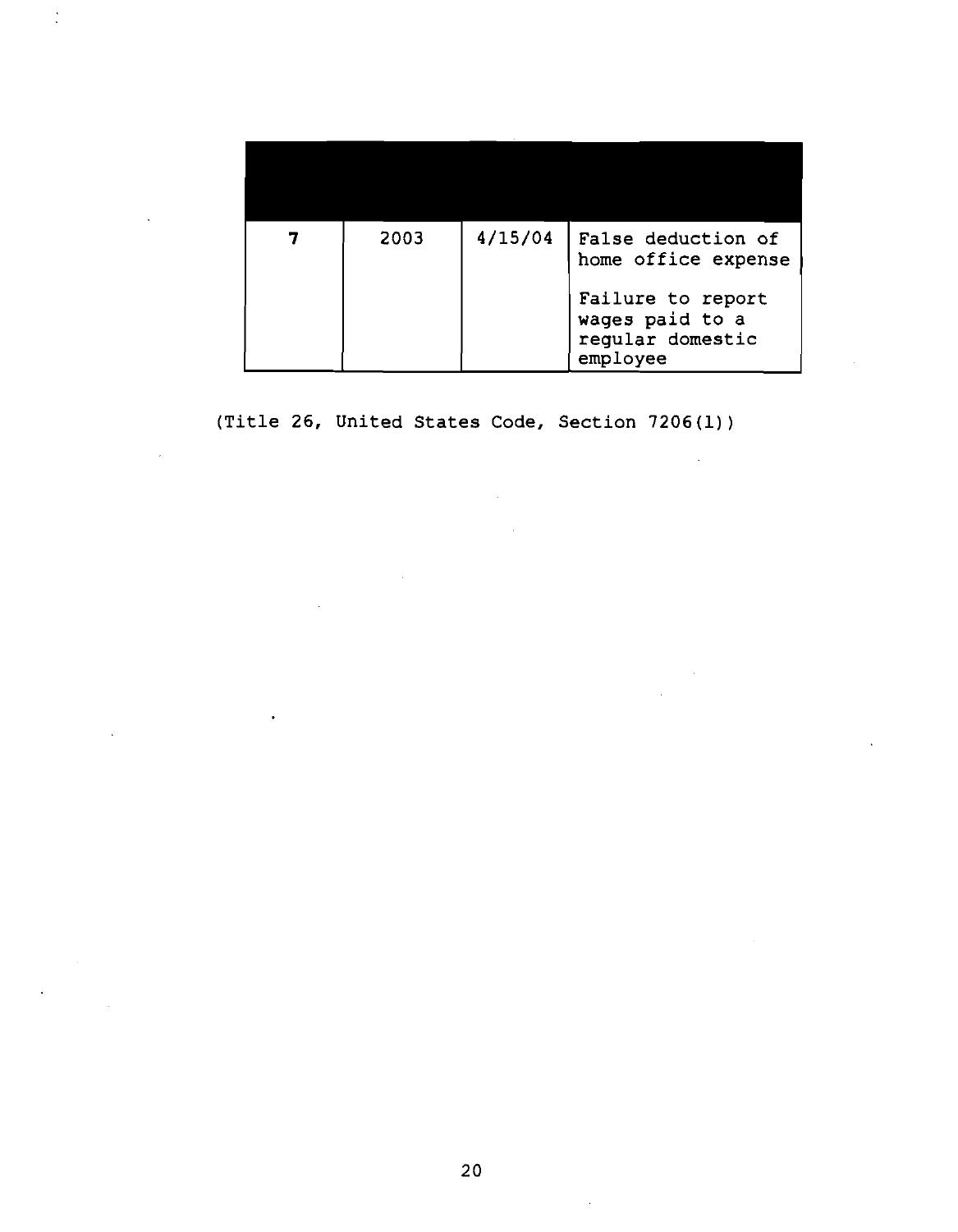#### **COUNT EIGHT**

## **(False Shtemnts on a Loan Application)**

The Grand Jury further charges:

36. The allegations contained in paragraphs eleven and seventeen of this Indictment are repeated and realleged as though fully set forth herein.

37. At all times relevant to this Indictment, the National Community Bank, ("NCB'') was a bank the deposits of which were insured by the Federal Deposit Insurance Corporation ("FDIC").

38. From on or about April 20, 1999 through on or about May 4, 2000, "John Doe **#6,"** a Manhattan realtor who conducted businesses requiring various approvals from New York City, made a personal loan of a total of \$28,000 to BERNARD B. KERIK ("the John Doe #6 loan"). The John Doe #6 loan was repaid on or about October 28, 2003.

39. In or about September 1999, in the Southern District of New York, BERNARD B. KERIK, the defendant, unlawfully, willfully and knowingly did make a false statement and report for the purpose of influencing in any way the action of an institution, the accounts of which were insured by the FDIC, upon an application, purchase, purchase agreement and loan, to wit: In September of 1999, BERNARD B. KERIK, the defendant, applied for a home mortgage loan from NCB in order to purchase the Riverdale Apartment. Through a mortgage broker, KERIK falsely represented to the bank that two checks deposited to his bank account were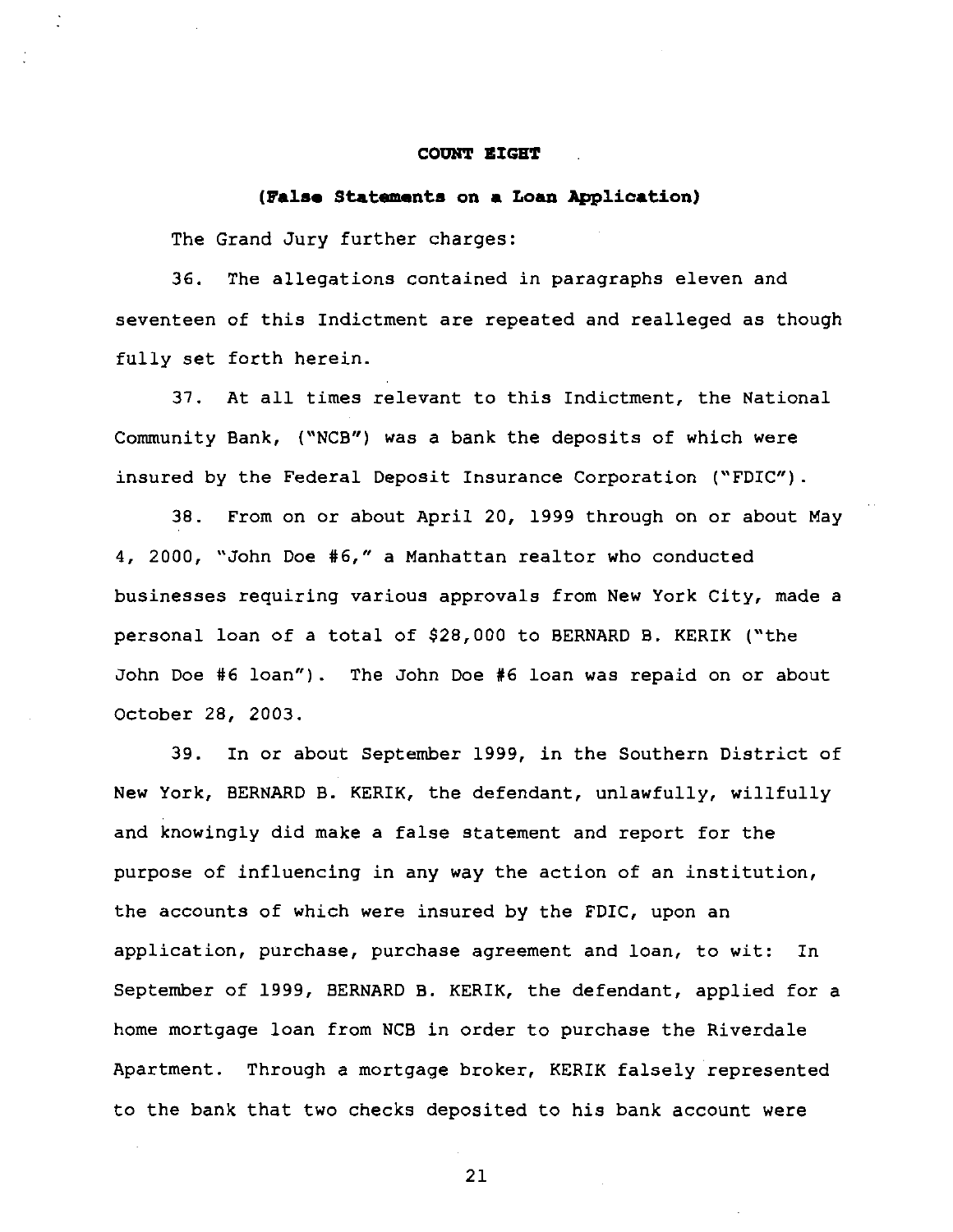wedding gifts when, as **KERIK** well knew, they were proceeds from the John Doe **#6** loan. KERIK also signed and caused to be submitted to the bank a uniform residential loan application, wherein he failed to disclose as a liability as required the John Doe **#6** loan, and wherein he stated that no part of the down payment for the purchase of the apartment had been borrowed when, as **KERIK** well knew, he had paid for the down payment with proceeds from the John Doe **#6** loan.

(Title 18, United States Code, Section 1014)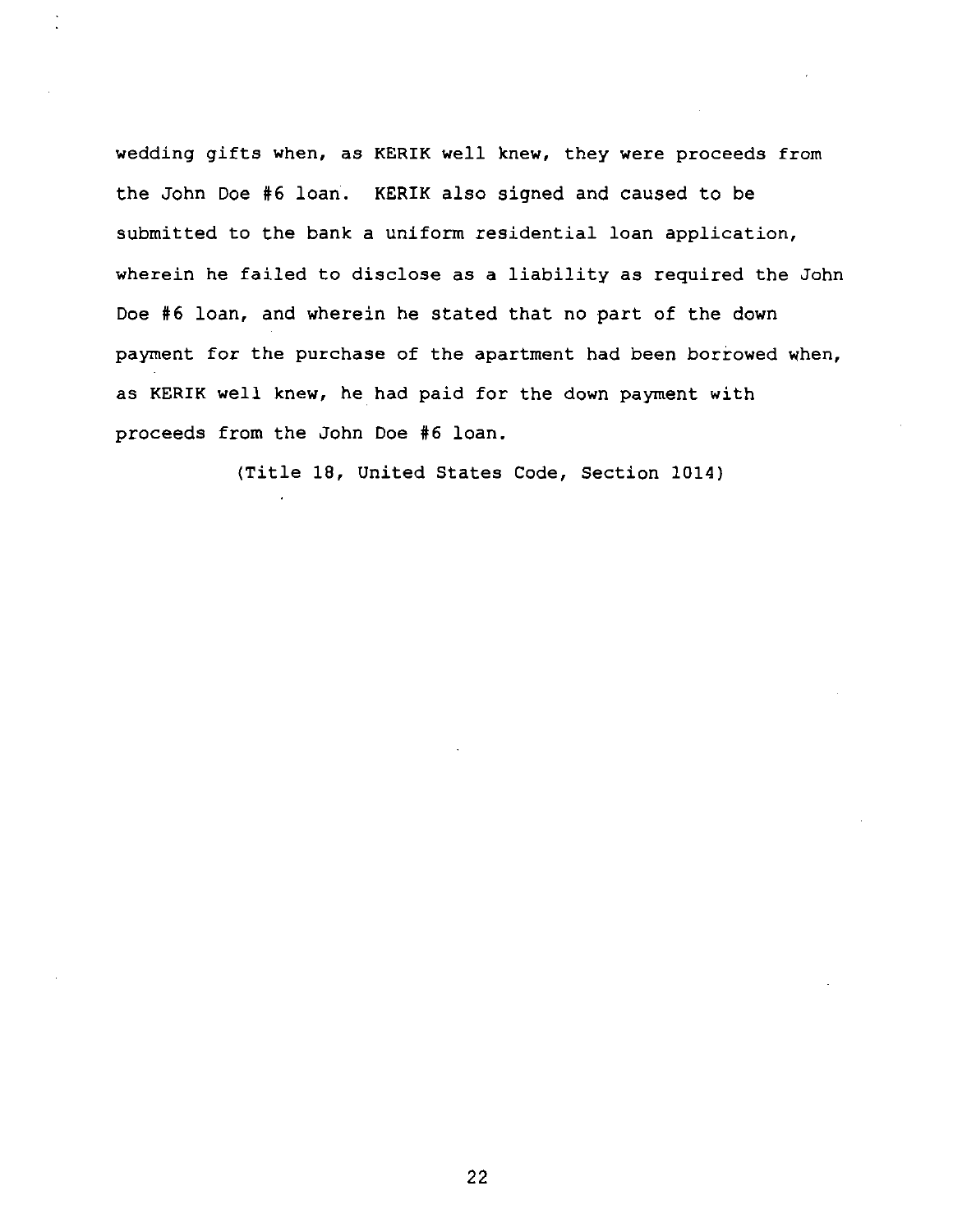#### **COUNTS NINE THRODGB POURTEEN**

#### **(False Statement. to the Federal Goverment)**

The Grand Jury further charges:

40. The allegations contained in paragraphs one through twenty, twenty-eight(B), thirty-one, and thirty-seven through thirty-eight this Indictment are repeated and realleged as though fully set forth herein.

41. From between late 2002 through late 2004, defendant BERNARD B. KERIK sought several positions with the Federal Government, including (1) a position on the Academe & Policy Research Senior Advisory Committee to the President's Homeland Security Advisory Council, (2) Senior Policy Advisor to the Interior Minister of the Coalition Provisional Authority, and (3) the Secretary of the U.S. Department of Homeland Security. These positions involved vital national security interests and KERIK was required to answer written and oral questions about his background, including questions about his financial dealings, during his vetting for the aforementioned positions.

42. On or about June 13, 2003, "John Doe #7," a Brooklyn businessman, made a personal loan of \$250,000 to BERNARD B. KERIK ("the John Doe #7 loan") . As KERIK well knew, John Doe #7 obtained the funds with which to make the loan to KERIK by in turn taking a loan from "John Doe **#8,"** a wealthy Israeli industrialist whose companies did business with the federal government. The John Doe #7 loan was repaid on June 10, 2005.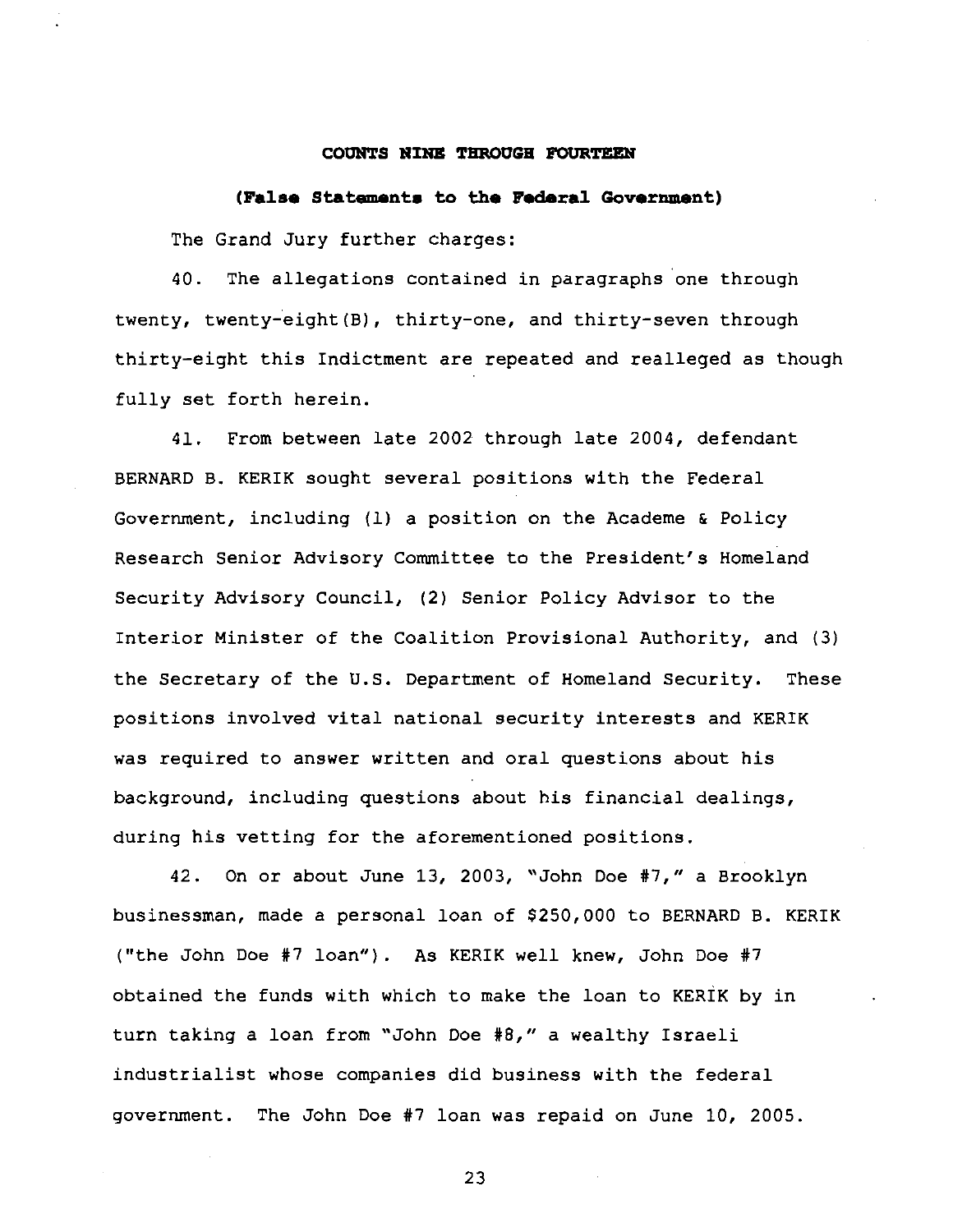43. On or about the dates set forth below, in the Southern District of New York and elsewhere, BERNARD B. KERIK, the defendant, in matters within the jurisdiction of the executive branch of the Government of the United States, unlawfully, willfully and knowingly did falsify, conceal and cover up by trick, scheme and device a material fact, and did make, materially false, fictitious and fraudulent statements and representations, including, among others, the following:

| $\mathbf{9}$ | 10/29/2002 | White House<br>Official A | KERIK stated he did not<br>have a household employee<br>for whom he did not<br>withhold appropriate<br>federal and state taxes.                                                                                                                                                                                                                                                                                                                                                                                                                                                                                             |
|--------------|------------|---------------------------|-----------------------------------------------------------------------------------------------------------------------------------------------------------------------------------------------------------------------------------------------------------------------------------------------------------------------------------------------------------------------------------------------------------------------------------------------------------------------------------------------------------------------------------------------------------------------------------------------------------------------------|
| 10           | 10/29/2002 | White House<br>Official A | In response to a question<br>that called for such<br>information, KERIK failed<br>to disclose: (1) his<br>relationship with John Doe<br>#1, John Doe #2, and John<br>Doe $#3$ ; (2) the benefits he<br>received from John Doe #1,<br>John Doe $#2$ , and XYZ; $(3)$<br>the fact that he had<br>committed a crime by<br>failing to disclose (a) the<br>above benefits, and (b) the<br>John Doe #6 loan, on<br>financial disclosure.<br>reports required by New<br>York City; and (4) the fact<br>that he had filed a false<br>loan application with a<br>federally insured bank and<br>had committed a crime by<br>doing so. |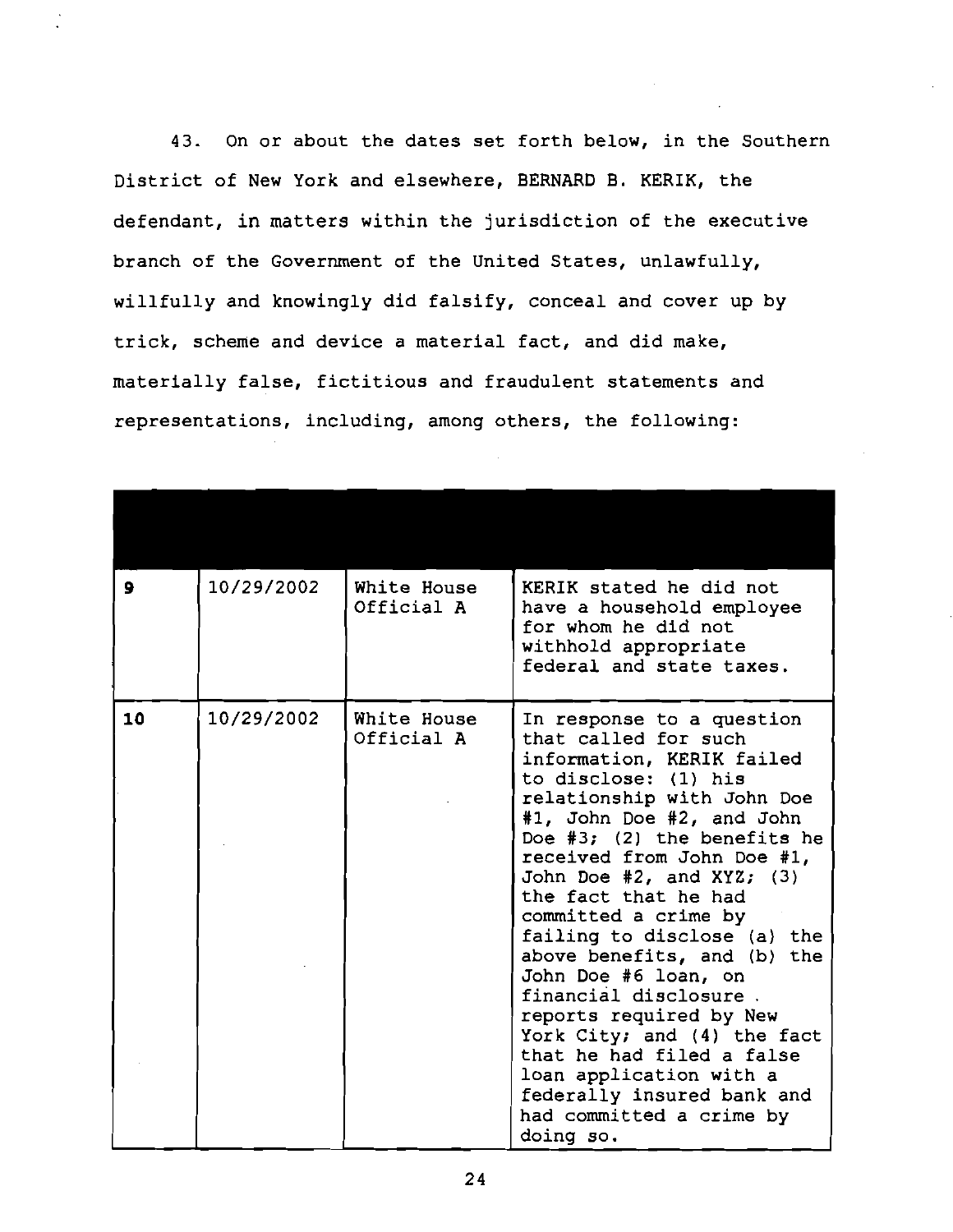| 11 | 12/19/2002 | Response to<br>Personal Data<br>Statement<br>Questionnaire<br>from the<br>Office of<br>Counsel to<br>the President | KERIK stated he had no<br>household employees on a<br>regular basis.                                                                                                                                                                                                                                                                                                                                                                                                                                                                                                                                                   |
|----|------------|--------------------------------------------------------------------------------------------------------------------|------------------------------------------------------------------------------------------------------------------------------------------------------------------------------------------------------------------------------------------------------------------------------------------------------------------------------------------------------------------------------------------------------------------------------------------------------------------------------------------------------------------------------------------------------------------------------------------------------------------------|
| 12 | 12/19/2002 | Response to<br>Personal Data<br>Statement<br>Questionnaire<br>from the<br>Office of<br>Counsel to<br>the President | In response to a question<br>that called for such<br>information, KERIK failed<br>to disclose: his<br>relationship with John Doe<br>#1, John Doe #2, and John<br>Doe #3 and the benefits he<br>received from John Doe #1,<br>John Doe #2, and XYZ.<br>Instead, he stated that he<br>had no questionable<br>business affiliations.                                                                                                                                                                                                                                                                                      |
| 13 | 12/19/2002 | Response to<br>Personal Data<br>Statement<br>Questionnaire<br>from the<br>Office of<br>Counsel to<br>the President | In response to a question<br>that called for such<br>information, KERIK failed<br>to disclose: (1) his<br>relationship with John Doe<br>#1, John Doe #2, and John<br>Doe $#3$ ; (2) the benefits he<br>received from John Doe #1,<br>John Doe #2, and XYZ;<br>(3)<br>the fact that he had<br>committed a crime by<br>failing to disclose (a) the<br>above benefits and (b) the<br>John Doe #6 loan on<br>financial disclosure<br>reports required by New<br>York City; and (3) the fact<br>that he had filed a false<br>loan application with a<br>federally insured bank and<br>had committed a crime by<br>doing so. |

l.

 $\cdot$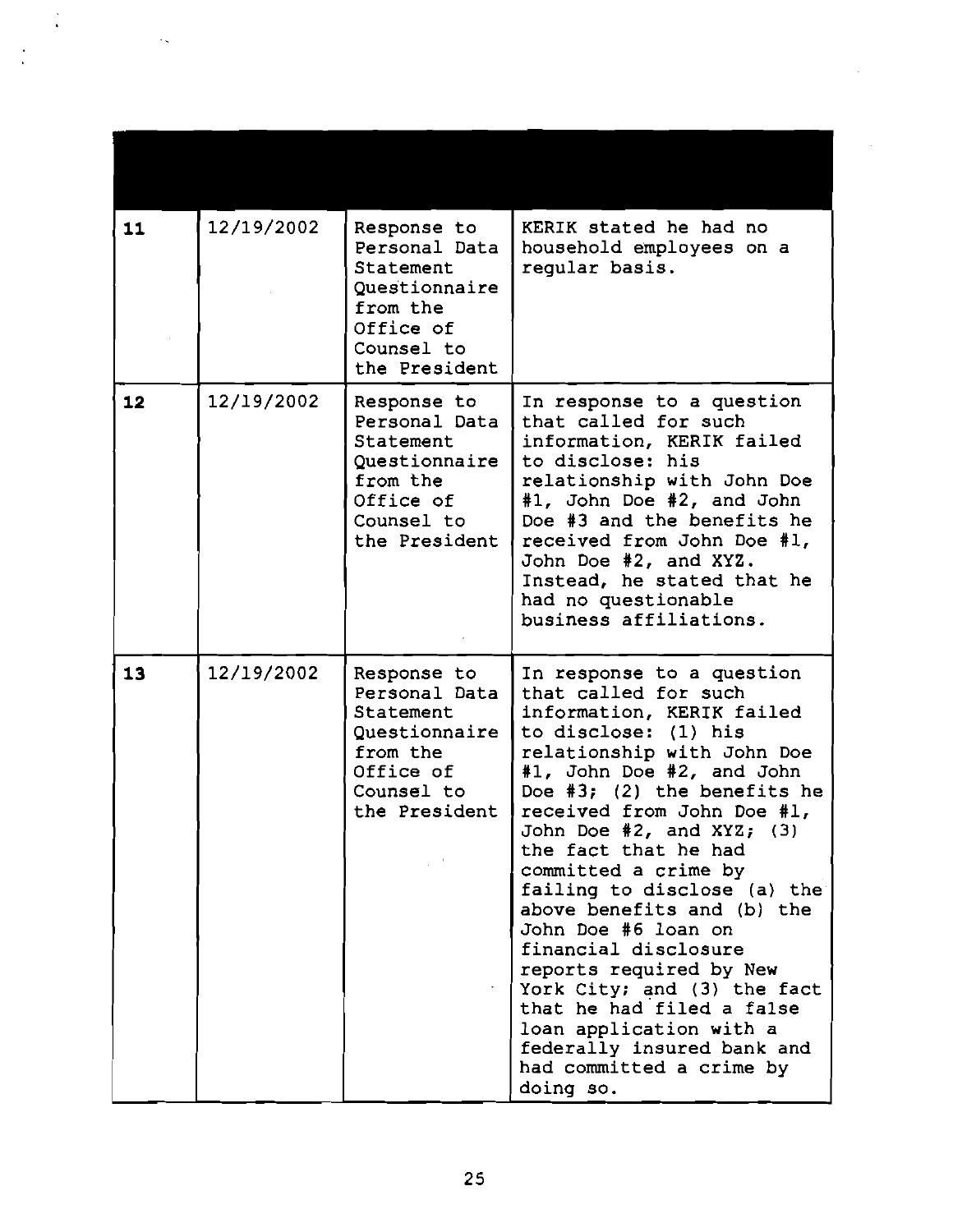| 14 | 10/28/2003-<br>11/24/2003 | OGE Form 450<br>(Executive<br><b>Branch</b><br>Confidential<br>Financial<br>Disclosure<br>Report) | KERIK failed to disclose as<br>required the John Doe #7<br>loan. |
|----|---------------------------|---------------------------------------------------------------------------------------------------|------------------------------------------------------------------|

**(Title 18, United States Code, Section 1001)** 

 $\hat{\mathcal{L}}$ 

 $\mathcal{L}_{\mathcal{A}}$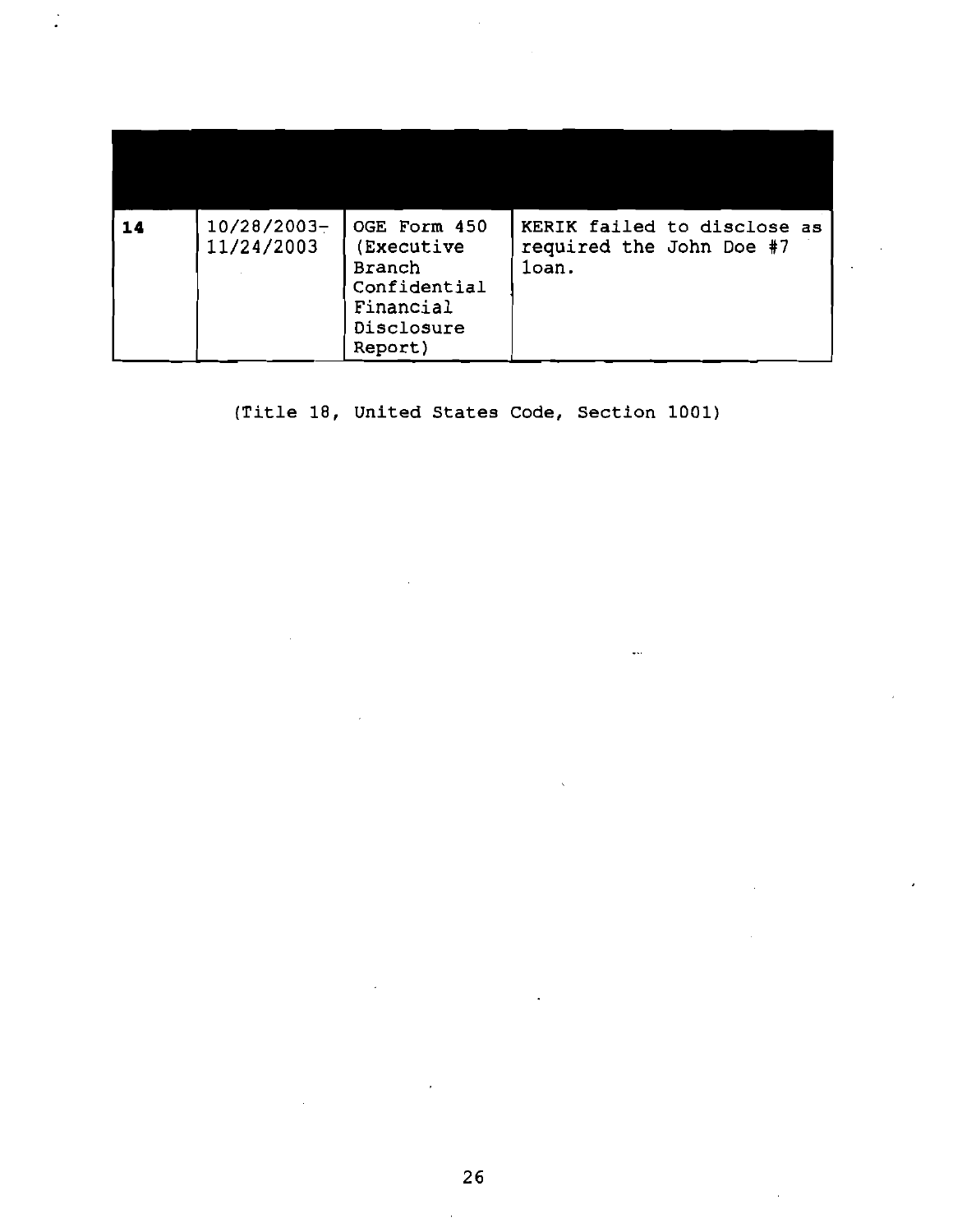#### **COUNTS PIETEEN AND SIXTEEN**

## (False Statements to the Federal Government)

The Grand Jury further charges:

44. The allegations contained in paragraphs one through twenty and forty-one through forty-two of this Indictment are repeated and realleged as though fully set forth herein.

45. On or about the dates set forth below, in the District of Columbia and elsewhere, BERNARD B. KERIK, the defendant, in matters within the jurisdiction of the executive branch of the Government of the United States, unlawfully, willfully and knowingly did falsify, conceal and cover up by trick, scheme and device a material fact, and did make, materially false, fictitious and fraudulent statements and representations, including, among others, the following:

| 15 | 12/5/2004                  | email to<br>White House<br>Official B | KERIK made various false<br>and misleading statements<br>about his relationship with<br>John Doe #1, John Doe #2,<br>and XYZ.                                                                                                                     |
|----|----------------------------|---------------------------------------|---------------------------------------------------------------------------------------------------------------------------------------------------------------------------------------------------------------------------------------------------|
| 16 | $11/17/2004-$<br>12/3/2004 | White House<br>Official C             | In response to questions<br>that called for such<br>information, KERIK failed<br>to disclose: his<br>relationship with John Doe<br>#1, John Doe #2, and John<br>Doe #3 and the benefits he<br>received from John Doe #1,<br>John Doe #2, and XYZ. |

## (Title 18, United States Code, Section 1001)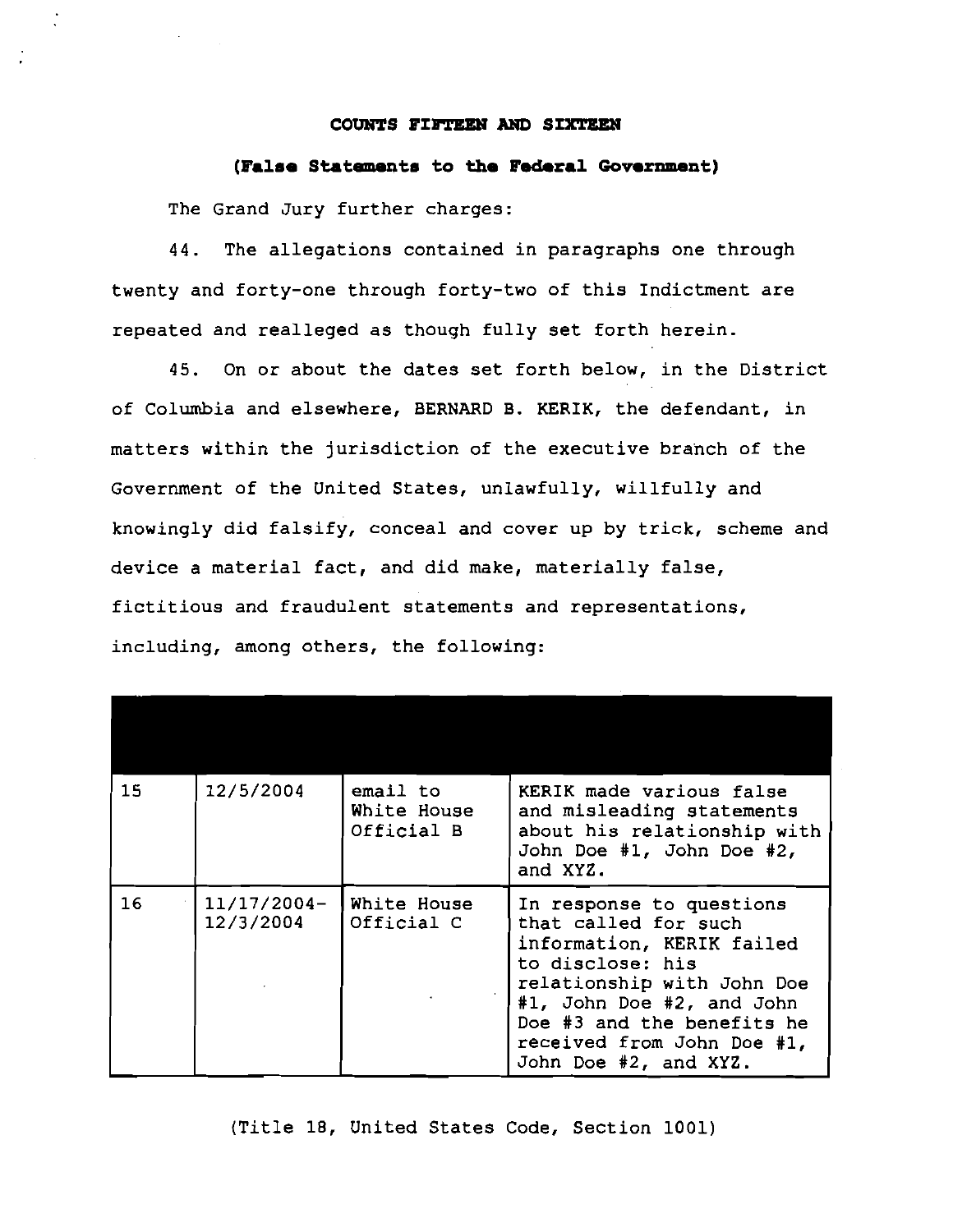## **FORFEITURE ALLEGATION**

46. As the result of committing the conspiracy, mail fraud and wire fraud offenses in violation of Title 18, United States Code, Sections 1341, 1343, 1346 and 1349, alleged in Counts One through Three of this Indictment, BERNARD B. KERIK, the defendant, shall forfeit to the United States, pursuant to 18 U.S.C. **5** 981(a) (1) (c) and 28 U.S.C. **5** 2461, all property, real and personal, that constitutes or is derived from proceeds traceable to the commission of the offense, including but not limited to at least \$255,000 in U.S. Currency and all that lot or parcel of land, together with its buildings, appurtenances, improvements, fixtures, attachments and easements, located at [REDACTED] .

## Substitute Asset Provision

47. If any of the' above-described forfeitable property, as a result of any act or omission of the defendant: (a) cannot be located upon the exercise of due diligence; (b) has been transferred or sold to, or deposited with, a third person; (c) has been placed beyond the jurisdiction of the Court; (d) has been substantially diminished in value; or (e) has been commingled with other property which cannot be subdivided without difficulty, it is the intent of the United States, pursuant to 21 U.S.C. **5** 853(p), to seek forfeiture of any other property of said defendant up to the value of the above forfeitable property, including but not limited to the following: all that lot or parcel of land, together with its buildings, appurtenances,